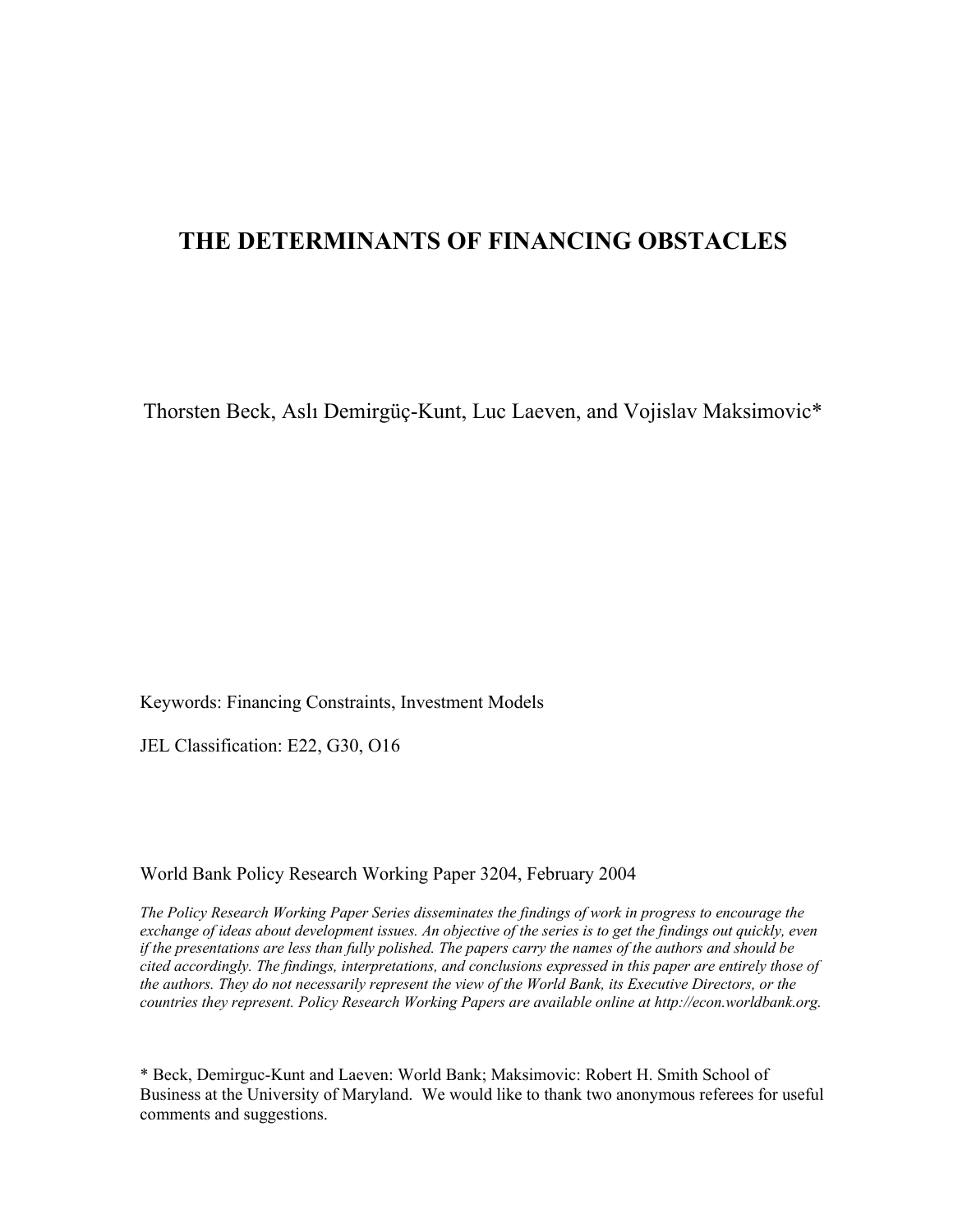# **THE DETERMINANTS OF FINANCING OBSTACLES**

Abstract: We use survey data on a sample of over 10,000 firms from 80 countries to assess (i) how successful a priori classifications are in distinguishing between financially constrained and unconstrained firms, and (ii) more generally, the determinants of financing obstacles of firms. We find that older, larger, and foreign-owned firms report less financing obstacles. Our findings thus confirm the usefulness of size, age and ownership as a priori classifications of financing constraints, while they shed doubts on other classifications used in the literature. Our results also suggest that institutional development is the most important country characteristic explaining cross-country variation in firms' financing obstacles.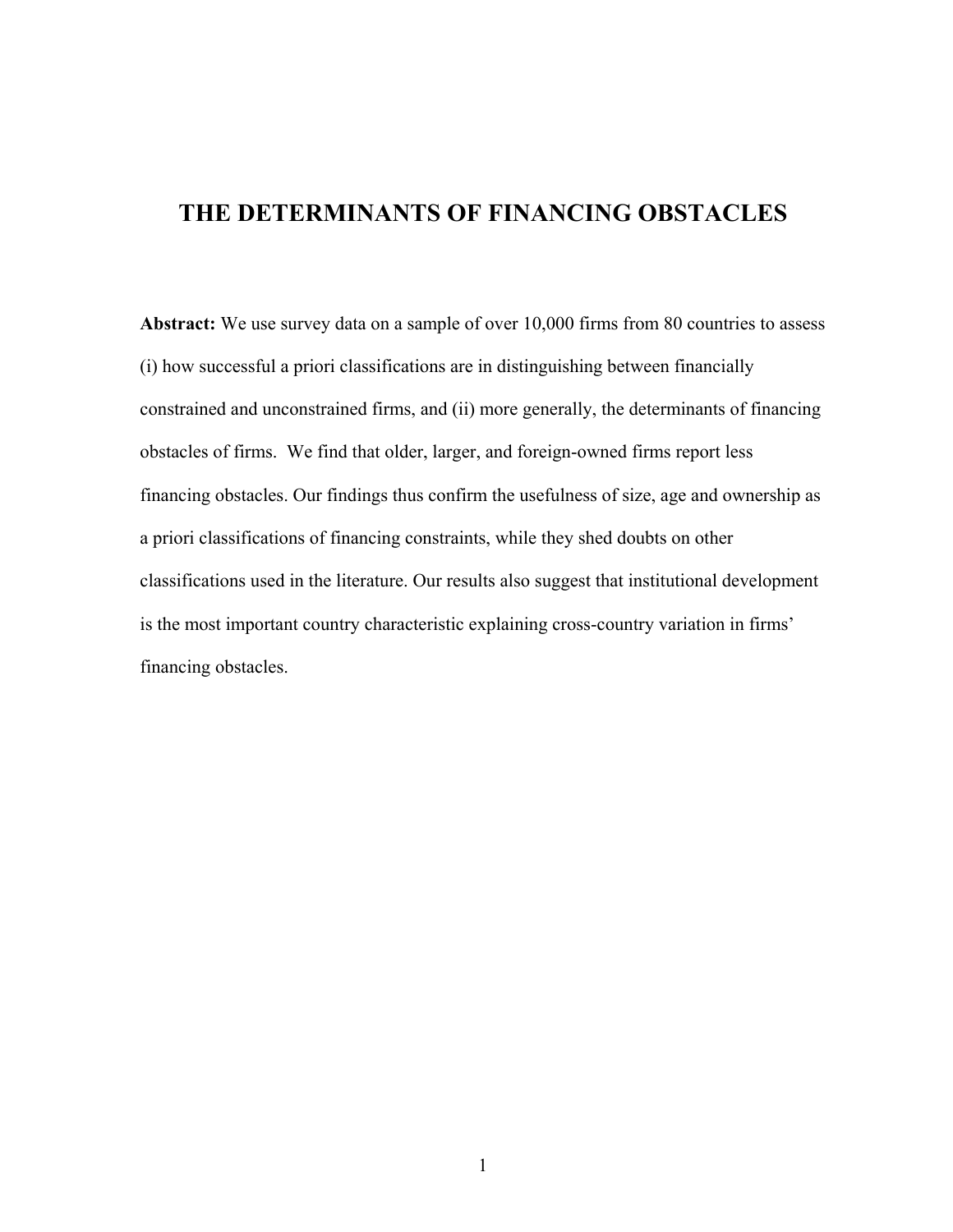#### **1. Introduction**

Since a seminal paper by Fazzari, Hubbard and Petersen (1988) [henceforth, FHP], a large body of empirical literature has emerged to estimate financing constraints of firms (see the surveys by Schiantarelli 1995, Blundell, Bond and Meghir 1996, Hubbard 1998, and Bond and Van Reenen 1999). This literature relies on the assumption that external finance is more costly than internal finance due to asymmetric information and agency problems, and that the "premium" on external finance is an inverse function of a borrower's net worth. A firm is defined to be financially constrained if a windfall increase in the supply of internal funds results in a higher level of investment spending.

Following FHP, it is usually assumed that there are cross-sectional differences in effects of internal funds on firms' investment, so that investment follows the optimal path for a priori unconstrained firms but a sub-optimal path for constrained firms. Subsequently, researchers have applied different a priori classifications of firms to distinguish financially constrained and unconstrained firms.

In this paper, we use a unique firm-level survey database to focus on two questions. First, how successful are these a priori classifications in distinguishing between financially constrained and unconstrained firms? Second, and more generally, what are the determinants of financing obstacles of firms? The World Business Environment Survey (WBES) is a unique firm-level survey database, which offers a number of advantages. First, the database provides information on the firm's perception of the degree to which it is financially constrained or not. Therefore, unlike previous studies that inferred financing constraints from company financial statements using different methodologies, we can measure firms' financing obstacles directly from the data. Second, the database contains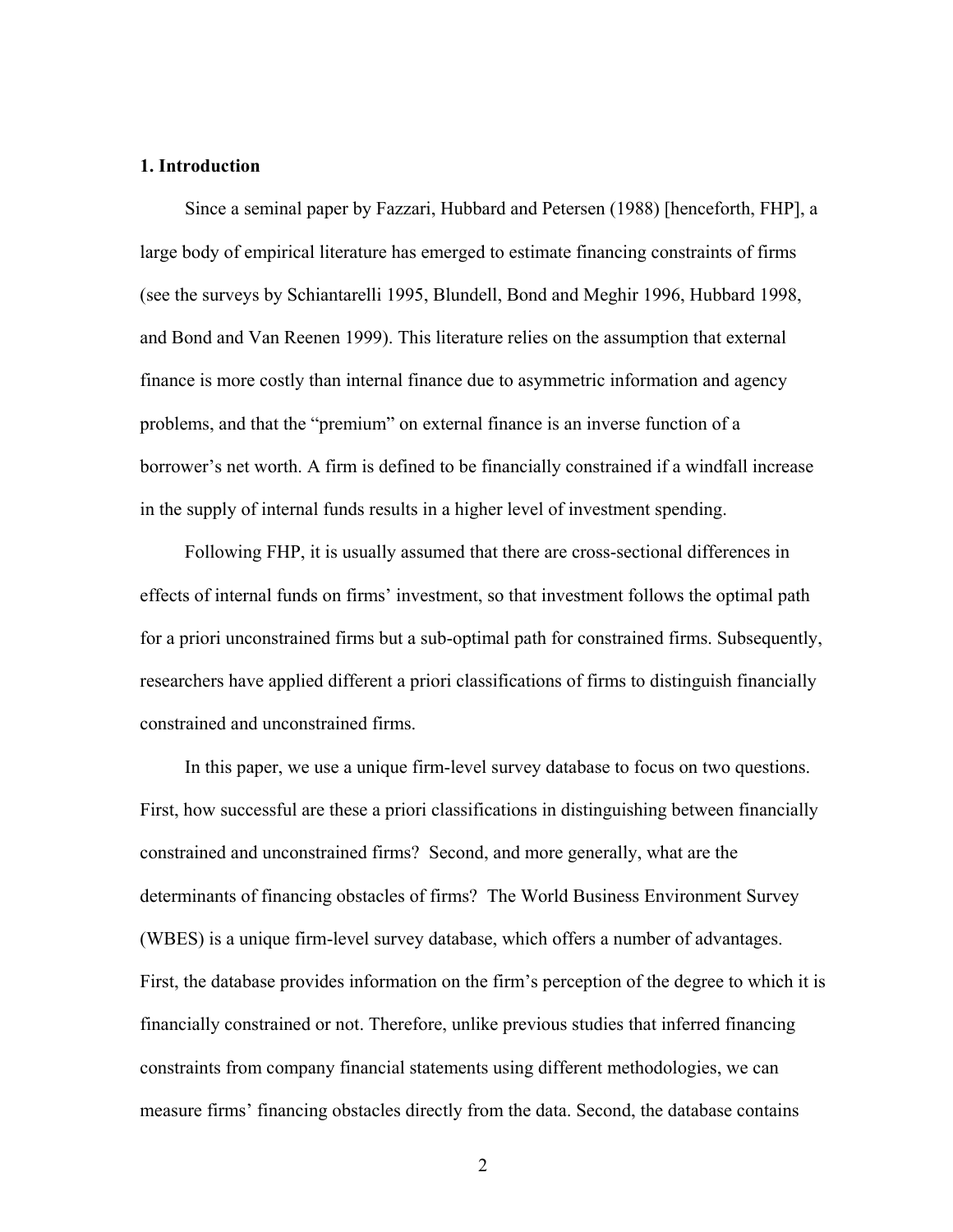information on a broad cross-section of different types of firms in a large number of countries, including a large number of small and medium-sized enterprises. Therefore, unlike previous studies that focused either on a sample of large, listed firms, or on firms in a limited number of countries, we are able to study how financing obstacles differ not only across countries, but also across firm size. As smaller firms are generally considered to face larger financing obstacles, it seems particularly important to investigate this largely ignored segment of the firm population.

Our results indicate that many of the previously used a priori groupings are indeed effective in classifying financially constrained firms. However, we find that certain groupings are more effective than others. Specifically, age, size and ownership structure are effective categorizations of firms when studying financing obstacles; older, larger and foreign-owned firms report lower financing obstacles. Variables capturing these firm characteristics not only enter statistically significant in the regressions, but also explain large variations in firms' financing obstacles.

We also explore whether financial and economic development helps alleviate the financing obstacles of the firms that report to be most constrained. While we find that firms in countries with higher levels of financial intermediary development, stock market development, legal system efficiency and higher GDP per capita report, on average, lower financing obstacles, the underlying institutions driving both financial and economic development seem to be the most important country characteristic explaining cross-country variation in firms' financing obstacles.

While we explore the determinants of self-reported financing obstacles, we do not explore the relation between financing obstacles and the actual firm growth. While firms report and rate certain obstacles, not all of them might actually be binding constraints.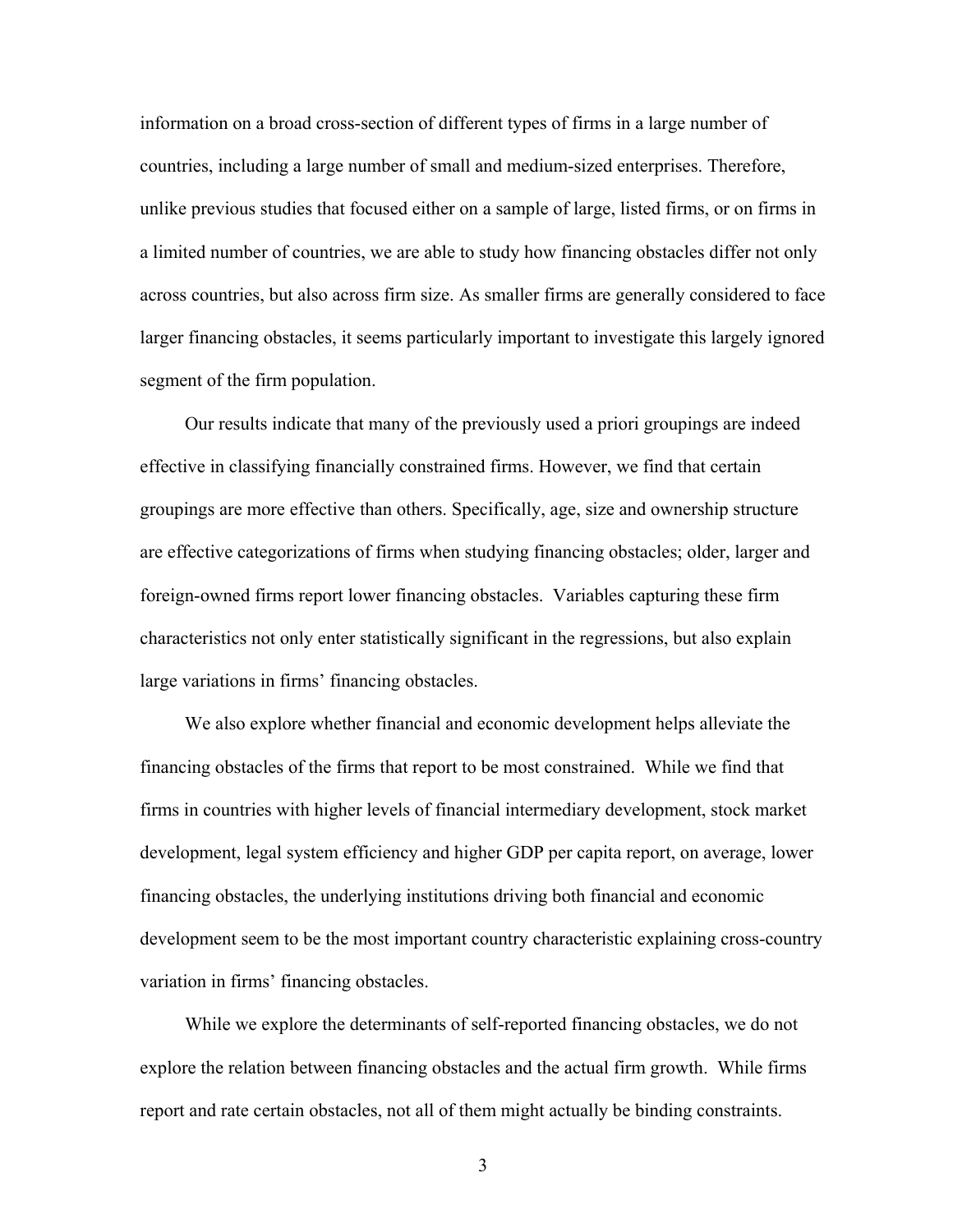Beck, Demirguc-Kunt and Maksimovic (2004) assess the importance of self-reported financing, legal and corruption obstacles for firm growth using the same data and find that many of these obstacles are indeed binding. They also explore the effect of firm size and financial and institutional development on the relation between the reported obstacles and growth. However, while Beck, Demirguc-Kunt and Maksimovic (2004) focus on the role of country-level financial and institutional development in overcoming the constraining effect of financing obstacles, we analyze firm characteristics that explain differences in reported financing obstacles.

The remainder of the paper is organized as follows. Section 2 presents the related literature and the motivation for our analysis. In section 3 we discuss the data and report summary statistics. Section 4 discusses the empirical methodology. Section 5 explores the firm characteristics that predict financing obstacles. Section 6 explores the effect of country-level financial and institutional development on financing obstacles and section 7 concludes.

#### **2. Related Literature and Motivation**

Since the work by FHP, several methodologies have been suggested to test empirically the presence of financing constraints. Following FHP, most studies derive an empirical specification from the firm's investment Euler equation that describes the firm's optimal investment pattern. One model is the q-model of investment, pioneered by Tobin (1969) and extended to models of investment by Hayashi (1982). Financial frictions are introduced to the model by adding financial variables such as cash flow. An alternative approach, introduced by Abel (1980), is to derive an empirical specification from the firm's investment Euler equation describing the firm's optimal investment pattern. The Euler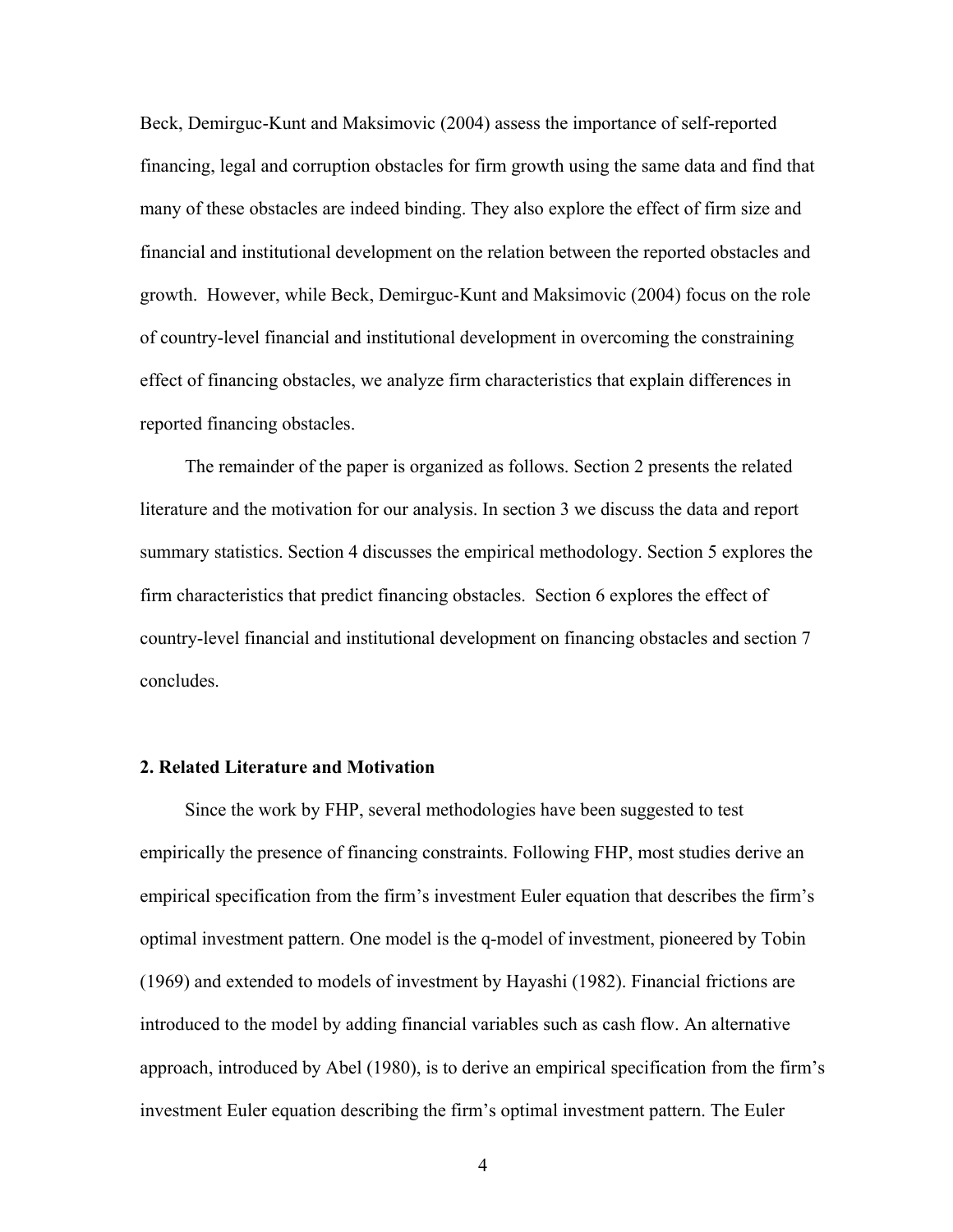model of investment has been applied and further developed by Abel and Blanchard (1986), Bond and Meghir (1994), and Gilchrist and Himmelberg (1994, 1998), among others. A third approach, introduced by Demirgüç-Kunt and Maksimovic (1998), estimates a financial planning model to obtain the maximum growth rate firms can attain without access to external finance. By comparing these growth rates with the actual growth rates of firms, they are able to infer the degree to which firms are financially constrained.

The first two approaches basically imply that financially constrained firms have high investment-cash flow sensitivity. Kaplan and Zingales (1997, 2000) question the validity of this interpretation. They show that under certain assumptions, investment-cash flow sensitivities may increase as financing constraints are relaxed. Almeida and Campello (2001) draw similar conclusions. Povel and Raith (2002) find a U-shaped relationship between cash flow and investment, further adding to the controversy about the interpretation of cash-flow sensitivities. There also exist a number of methodological problems with these two approaches. For example, Gomes (2001) shows that if cash flow is a good proxy for future investment opportunities, significant investment-cash flow sensitivities could arise even in the absence of financial frictions. More generally, Bond and Van Reenen (1999) point out that investment-cash flow sensitivities could also be indicating other sources of misspecification in the underlying investment models.

Following FHP it is usually assumed that there are cross-sectional differences in effects of internal funds on firms' investment, so that the investment equation should hold across adjacent periods for a priori unconstrained firms but be violated for constrained firms. This has led researchers to develop different a priori classifications of firms to distinguish financially constrained and unconstrained firms. From a theoretical point of view such sorting criteria should focus on a firm's characteristics that are associated with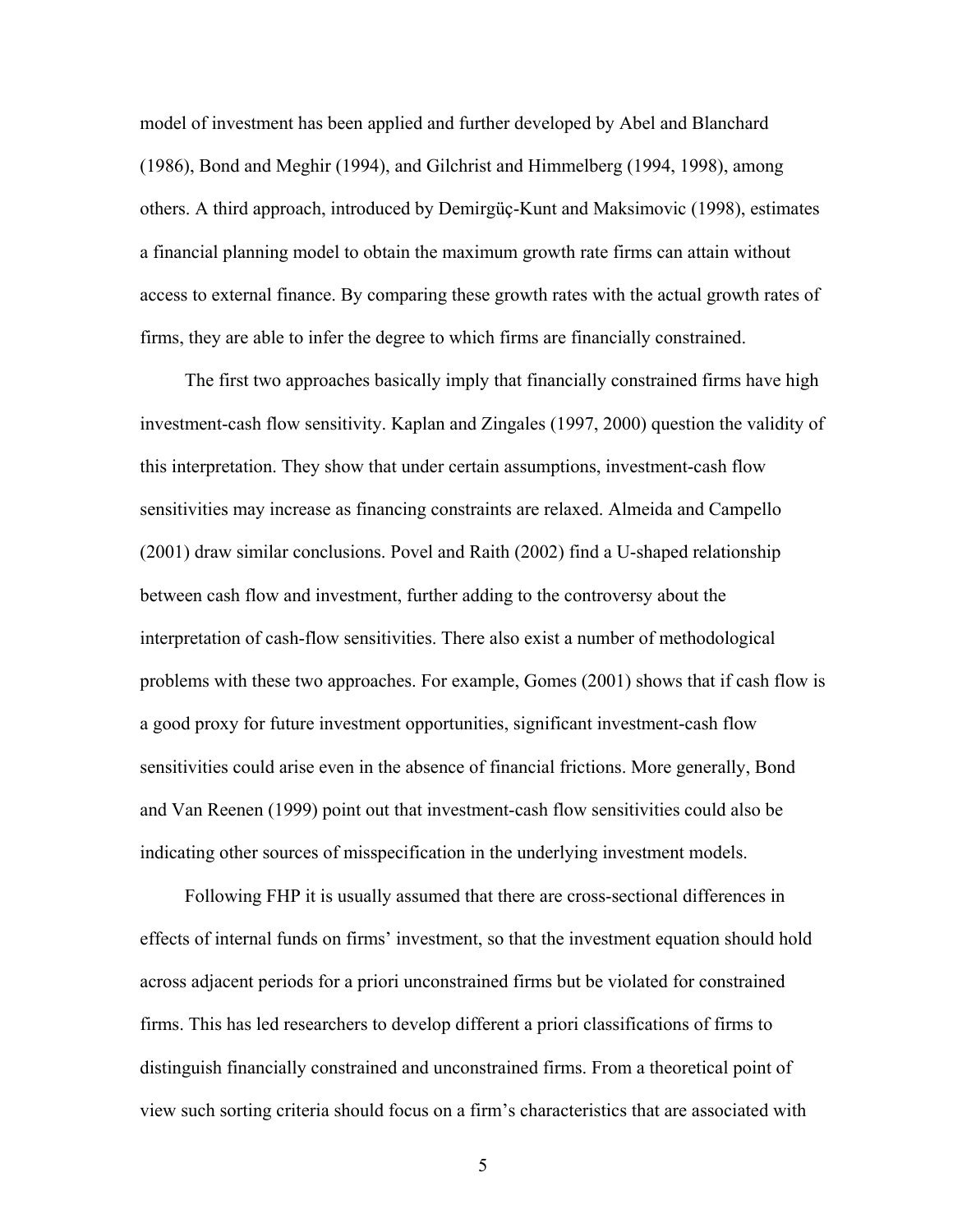information costs. At the firm level, empirical studies have grouped firms by dividend payouts (FHP), business group affiliation (Hoshi, Kashyap, and Scharfstein 1991), size and age (Devereux and Schiantarelli 1990), the presence of bond ratings (Whited 1992), the degree of shareholder concentration, or the pattern of insider trading (Oliner and Rudebusch 1992). Previous work has also identified a number of determinants of financing constraints at the country level. Demirgüç-Kunt and Maksimovic (1998) find that financing constraints are lower in countries with more efficient legal systems. Love (2003) finds a strong negative relationship between the sensitivity of investment to the availability of internal funds and an indicator of financial market development, and concludes that financial development reduces the effect of financing constraints on investment. Laeven (2003) and Gelos and Werner (2002) find that financial liberalization relaxes financing constraints of firms, in particular for smaller firms.

Kaplan and Zingales (1997) classify firms into categories of "not financially constrained" to "financially constrained" based upon statements contained in annual reports. They classify firms as being severely financially constrained if these companies are in violation of debt covenants, have been cut out of their usual source of credit, are renegotiating debt payments, or declare that they are forced to reduce investments because of liquidity problems. Unfortunately, the problem with their analysis is that it is difficult to make such classifications based on information contained in annual reports. Fazzari, Hubbard and Petersen (2000) note that the firm-years Kaplan and Zingales (1997) classify as most financially constrained are actually observations from years when firms are financially distressed.

Our analysis contributes to the existing literature in two ways. First, by using survey data on a firm's perceived level of financing obstacles, we avoid having to imperfectly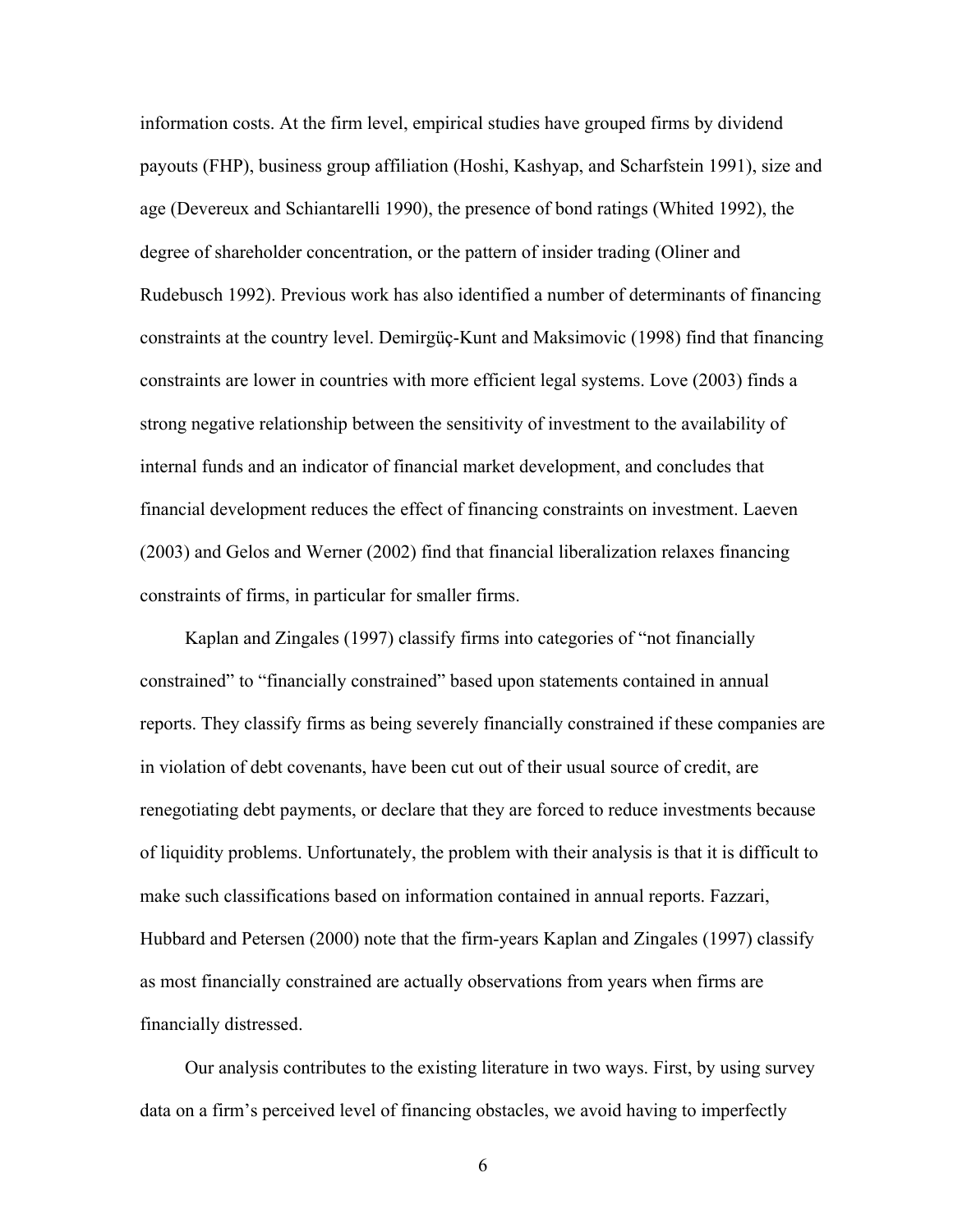infer financing constraints from financial statements of firms as in FHP and Kaplan and Zingales (1997). This allows us to not only test the validity of the *a priori* group classifications used in the literature to distinguish between financially constrained and unconstrained firms, but also to assess more accurately the determinants of financing obstacles. Second, as the database includes firms of all sizes from a large number of countries with different levels of institutional development, we can determine more precisely the most important firm-level predictors of financing obstacles.

The WBES includes a number of firm characteristics that we will relate to financing obstacles as reported by the firms themselves. Each of the firm characteristics we focus on in our tests has been used in the literature as proxy for information asymmetries or agency costs to split samples of firms *a priori* into groups of financially constrained and unconstrained firms. First, we will test whether size or age predicts financing obstacles. The literature has proposed that smaller and younger firms are financially more constrained. For example, Gertler (1988) argues that information asymmetries are likely to be especially large for young and newly-established firms, because creditors have not had enough time to monitor such firms and because such firms have not had enough time to build long-term relationships with suppliers of finance. Devereux and Schiantarelli (1990) and Oliner and Rudebusch (1992), among others, have used age and size as a criteria to classify firms into groups of financially constrained and unconstrained firms. Schiffer and Weder (2001) have used the WBES survey to study how obstacles to doing business vary across firms of different size and report, among others, that perceived financing obstacles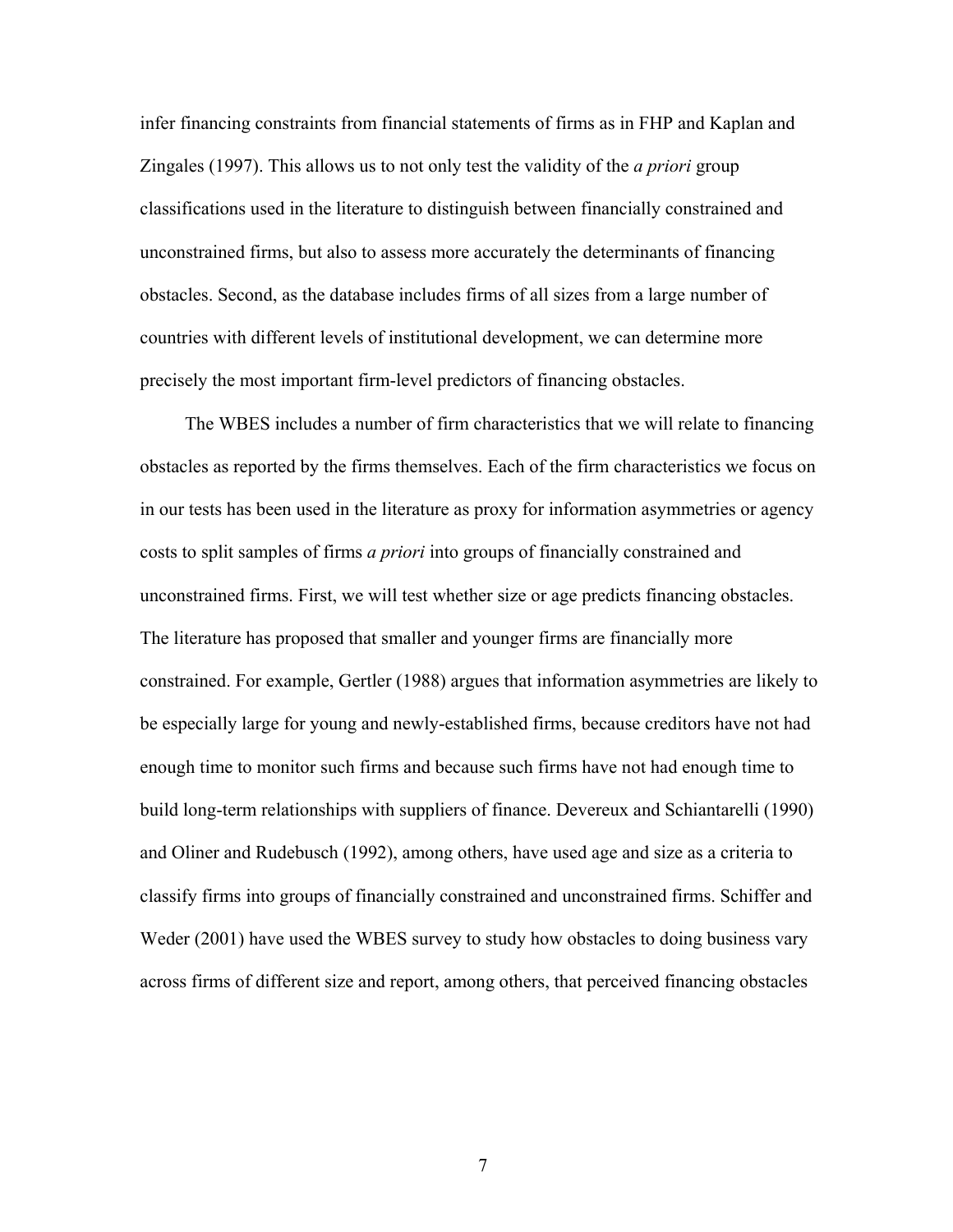are higher for small firms than for large firms.<sup>1</sup> We measure size by either the log of sales or dummy variables indicating whether the firm is small, medium or large.

We also test whether stock market listing or business-group affiliation is correlated with financing obstacles. The literature has proposed that information asymmetries of listed firms are smaller on average due to the listing and reporting requirements of stock exchanges (Oliner and Rudebusch 1992), and we therefore expect that firms that are listed on a stock exchange face lower financing obstacles. Firms that belong to a business group are conjectured to face lower financing obstacles, because these firms have access to the internal cash flow of the group (Shin and Park 1999) and because these firms are more likely to have close ties with banks (Hoshi, Kashyap, and Scharfstein 1991).

We also test whether geographical activity or ownership can explain differences in the reporting of financing obstacles. Multinational or foreign-owned enterprises have easier access to international sources of external financing and are therefore expected to report lower financing obstacles (Sembenelli and Schiantarelli 1996, and Harrison and McMillan 2003). Government-owned enterprises are also expected to report lower financing obstacles since in many countries they receive direct budgetary support from the government and preferential treatment by government-owned financial institutions (Harrison and McMillan 2003, and Laeven 2003).

Since the WBES does not provide information on firms' dividend payouts, we unfortunately cannot test whether firms with higher dividend payouts report lower financing obstacles, as presumed a priori in FHP. To control for the fact that country- or sector-specific characteristics might drive the responses of the firms, we will include sector

<sup>&</sup>lt;sup>1</sup> Schiffer and Weder consider the relation between firm size and different obstacles, such as financing, corruption, infrastructure and macroeconomic policies. Unlike them, we focus on financing obstacles and unlike them we consider a wide array of firm characteristics.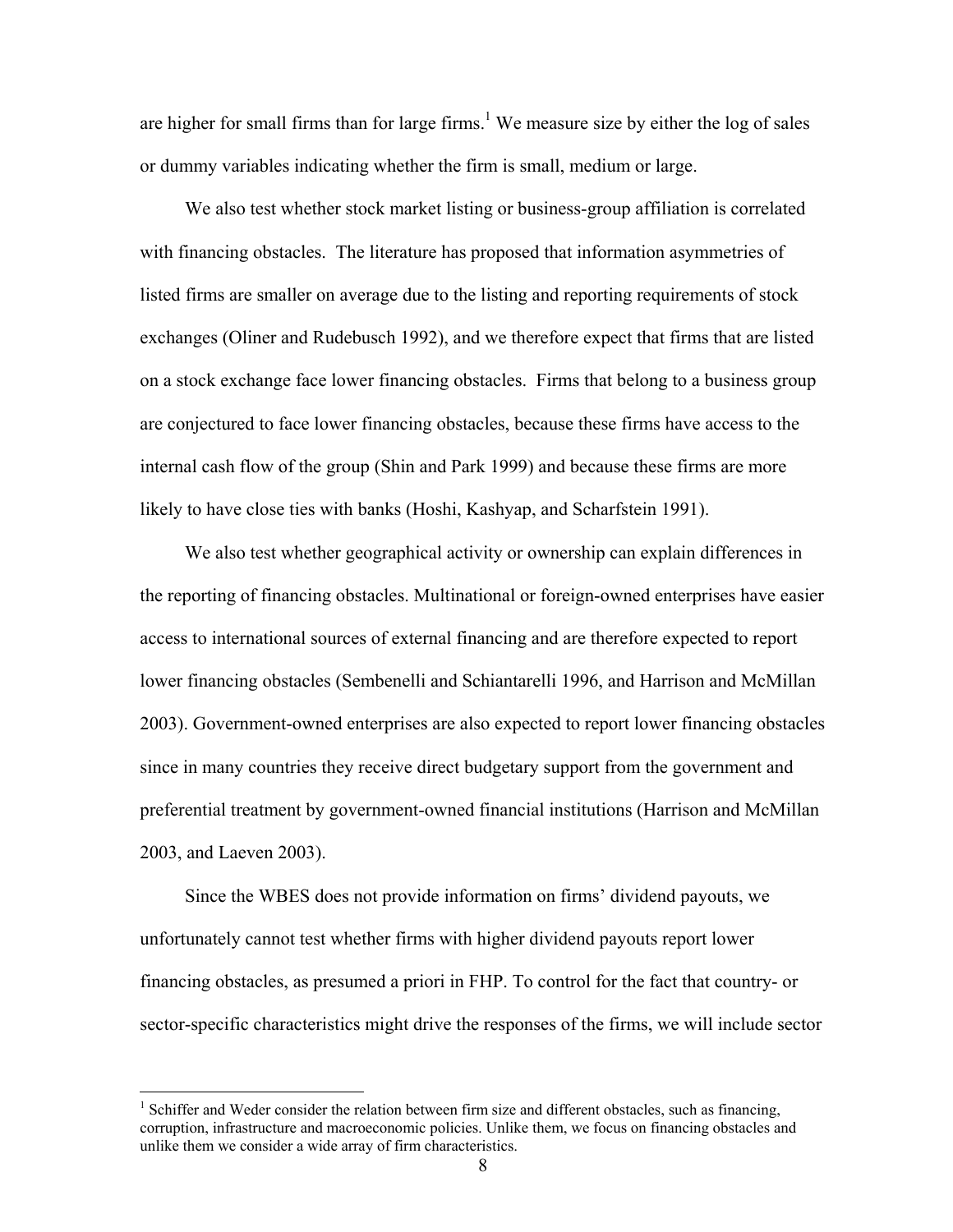and country dummies in the regression analysis and allow for correlation between error terms of firms within countries.

 Our methodology has the disadvantage of relying on unaudited self-reporting by firms. Thus, it is possible that while firms report financing obstacles, they are actually not constrained by them. However, Beck, Demirguc-Kunt and Maksimovic (2004) show that many of these financing obstacles are related to firms' growth rates, in the sense that firms that report financing obstacles tend to be growth-constrained. In order to distinguish the self-reported constraints from actual constraints, we will refer to the former as obstacles.

### **3. Data**

 $\overline{a}$ 

 The firm-level data are taken from the World Business Environment Survey (WBES) which is a major firm-level survey conducted in 1999 and 2000 in 80 developing and developed countries around the world and led by the World Bank. $^2$  The main purpose of the survey was to identify obstacles to firm performance and growth around the world. Thus, the survey contains a large number of questions on the nature and severity of obstacles, such as infrastructure, crime, macroeconomic policies, corruption, legal system deficiencies and financing. The database also has information on firms' characteristics, such as ownership, sales, employment, and growth. The data also indicate whether a firm is a multinational enterprise, i.e. whether it has operations in other countries, and the sector in which the firm is producing. In total, over 10,000 firms were surveyed, with the number varying across countries but with a minimum of 100 firms per country. The sample of

 $2^2$  The World Bank created the steering committee of the WBES and many other developed and developing country agencies were involved under the supervision of EBRD and Harvard Center for International Development.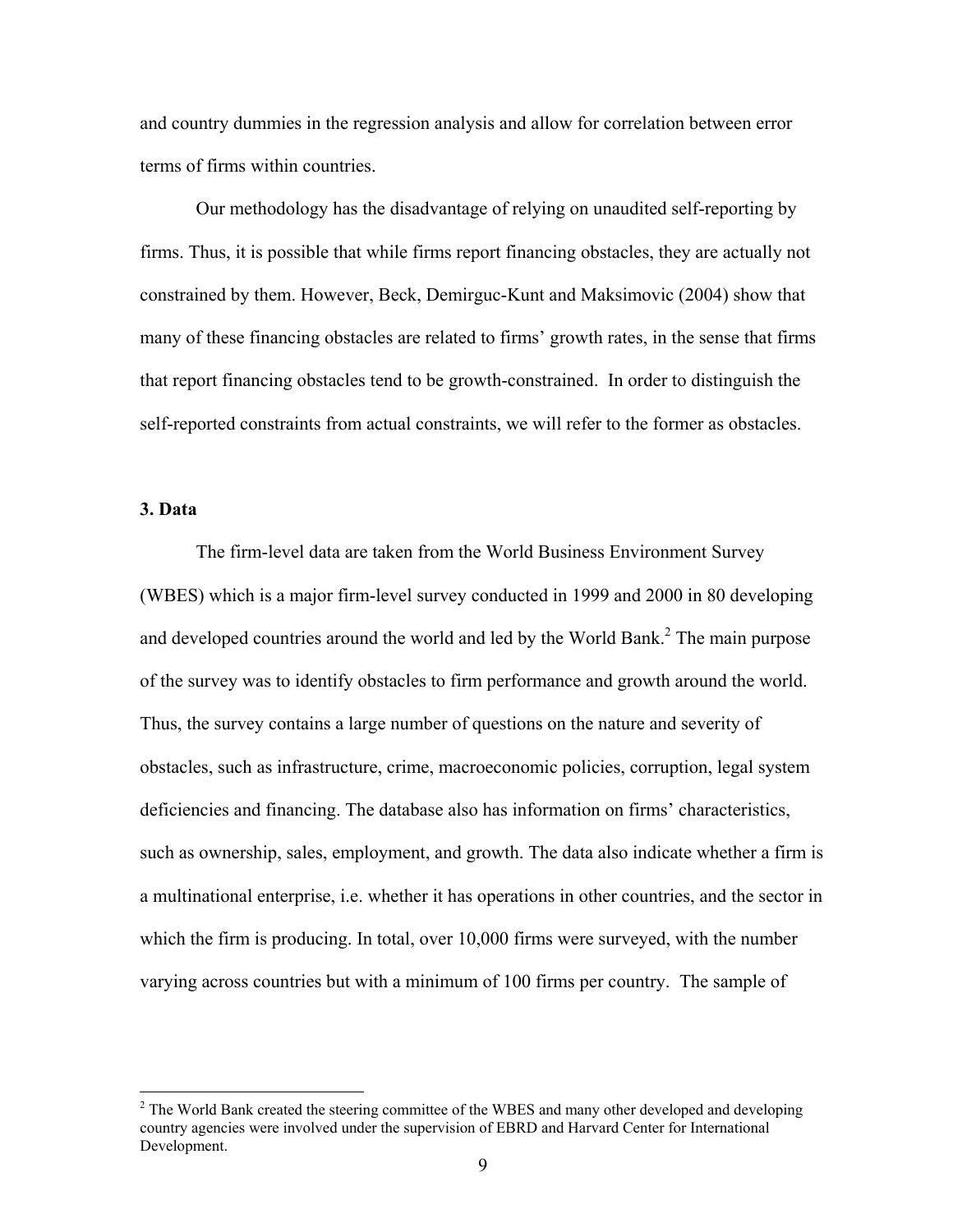surveyed firms in each country was constructed to reflect the sectoral, ownership and size structure. Data were mostly collected through personal interviews.<sup>3</sup>

Table I reports the composition of our sample according to size, ownership and other firm characteristics. An important strength of the database is its broad coverage of small and medium firms; 80 percent of the firms included in the survey are classified as small (5 to 50 employees) or medium (51 to 500 employees), while 20 percent are classified as large (more than 500 employees). Nearly 40 percent of our firms are in the service sector, while more than 30 percent are in the manufacturing sector. Only 10 percent of the firms are listed and even less are owned by business groups. Around 18 percent are multinational enterprises and a similar number of firms are foreign owned. Around 12 percent of all firms are government owned. Table A1 reports the number of firms for each country in our sample.

In Table I we also report the average reported financing obstacle for each firm group. Management of the surveyed firms was asked to rate how problematic financing is for the operation and growth of their business. The perceived severity of the obstacles was quantified by assigning them values between 4, major obstacle, and 1, no obstacle. 36% of all firms rate financing as major obstacle, 27% as moderate, 18% as minor and 19% as no obstacle. On average, larger, agricultural, non-listed, non-group-owned, national, domestically owned and government-owned firms report larger financing constraints.

Some of these differences are also economically significant. Take the example of firm size. The "average financing obstacle" for small and medium firms is 2.87 and 2.85, respectively, while it is 2.59 for large firms. This translates into a 38.5% (37.7%) probability for small (medium) firms that they rate financing as major obstacle, while it

 $3$  For a more detailed discussion of the survey, see Batra, Kaufmann and Stone (2002). The data and documentation are available at http://info.worldbank.org/governance/wbes/index.html#wbes.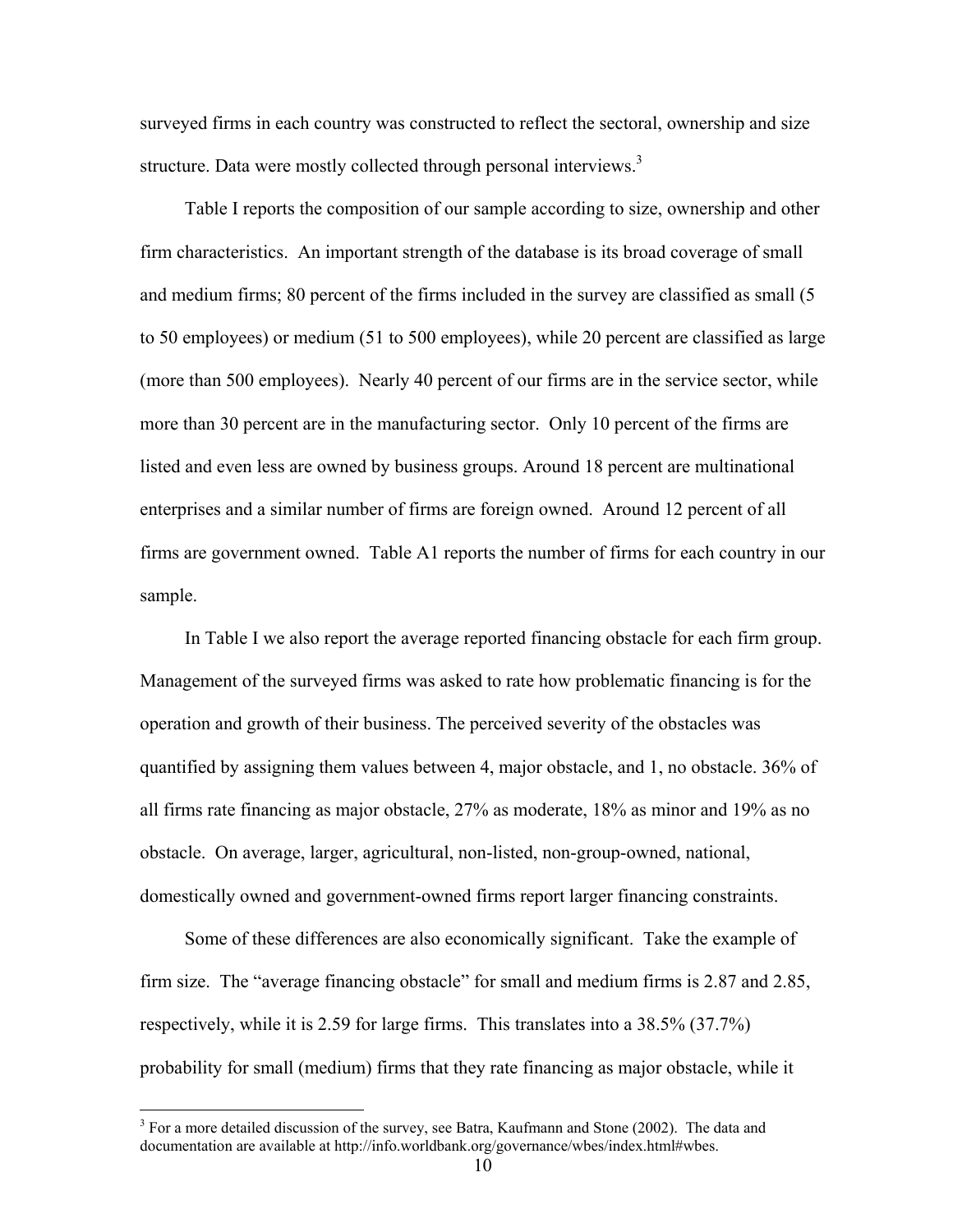translates into a 28.5% probability for large firms.<sup>4</sup> Of course, this simulation does not control for other firm characteristics.

Table II provides summary statistics. In addition to the financial obstacle described above, firms were also asked more detailed questions to understand the nature of obstacles in the financial sector better. These questions relate to: (a) collateral requirements of banks and financial institutions, (b) bank paperwork and bureaucracy, (c) high interest rates, (d) need for special connections with banks and financial institutions, (e) banks' lack of money to lend, (f) access to foreign banks, (g) access to non-bank equity, (h) access to export finance, (i) access to financing for leasing equipment, (j) inadequate credit and financial information on customers, (k) access to long-term loans, and (l) whether corruption of bank officials creates a problem.

High interest rates top the lists of specific financial obstacles, followed by the lack of access to long-term loans.<sup>5</sup> More than half of the firms in our sample rate high interest rates as a major obstacle. Corruption of bank officials, on the other hand, is rated as only a minor obstacle. More than half of all surveyed firms rate it as no obstacle.

We also include several country-level variables in our analysis, all of which are averaged over the period 1995-99. As indicators of financial development we use private credit, value traded and law and order. Private credit is an indicator of financial intermediary development and equals the claims of financial institutions on the private

<sup>&</sup>lt;sup>4</sup> To obtain these probabilities, we run an ordered probit regression on dummy variables for small and medium firms and then calculate the probability that small, medium and large firms report financing as major obstacle.

 $<sup>5</sup>$  To assess whether the responses to the survey question on interest rates simply reflect high interest rates in</sup> general (both deposit and lending rates) or a high wedge between deposit and lending rates, we explore correlations with bank- and country-level indicators of interest margins and spreads. The correlation between high interest rates and the net interest rate margins as share of assets is 50%, significant at the 1% level. The correlation with the interest spread, the difference between average lending and average deposit rate, is 55%. This significant relationship holds even after controlling for the level of real lending interest rates. Data on margins and spreads are from Bankscope and International Financial Statistics, respectively.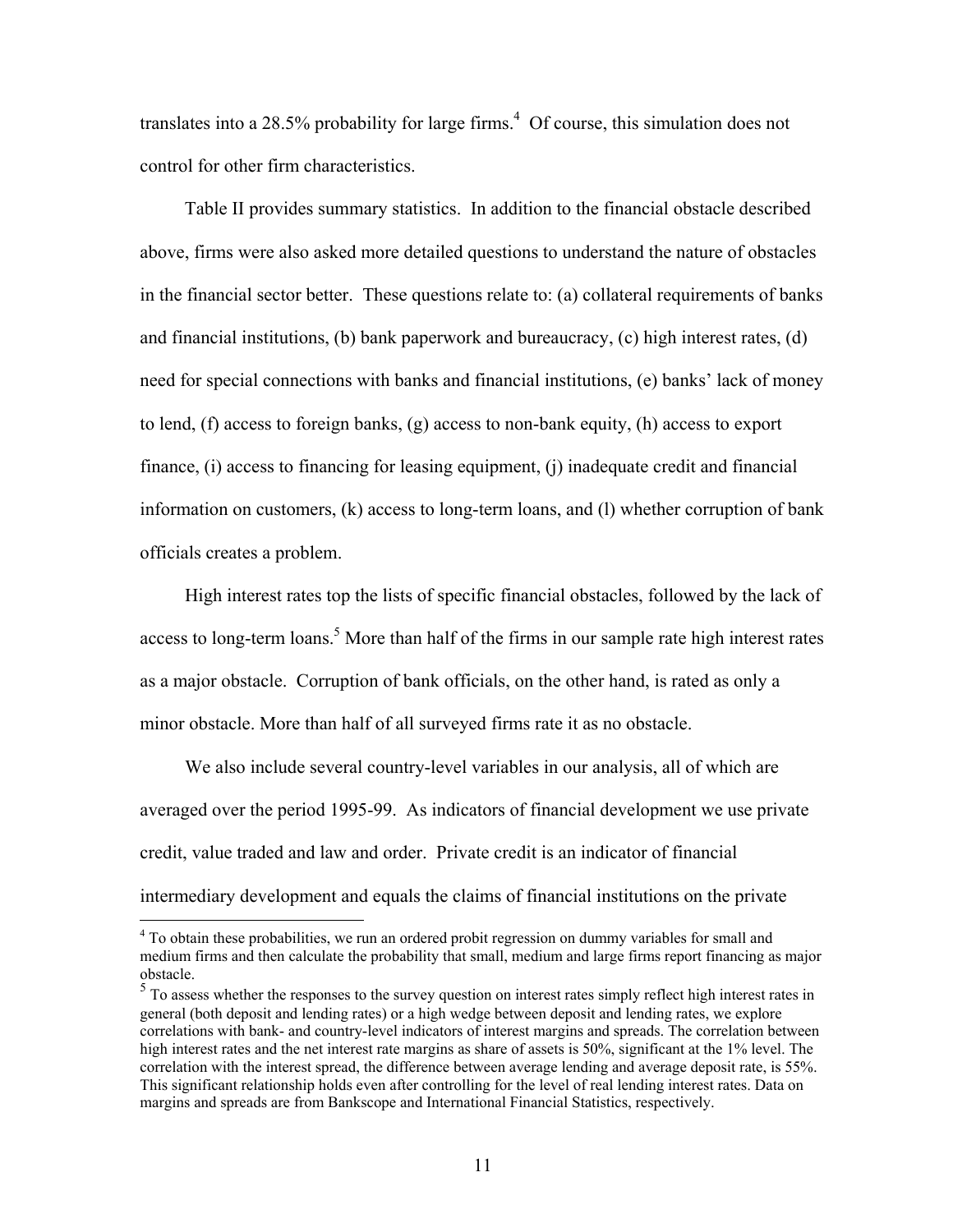sector as a share of GDP. Value traded is an indicator of stock market development and equals the total volume traded on stock exchanges relative to GDP. Both private credit and value traded have been shown to have a causal relation with economic growth (Beck, Levine, and Loayza 2000 and Beck and Levine 2003). Law and order is an indicator of the efficiency of the legal systems and indicates the degree to which citizens of a country trust the legal system to resolve disputes. Institutional development is an aggregate indicator of the institutional environment in which firms operate. The underlying data are from Kaufman, Kraay and Mastruzzi (2003) and include information on voice and accountability in the political system, the quality and consistency of regulations and regulatory enforcement in the country, political stability, the rule of law, the lack of official corruption, and the effectiveness the government bureaucracy.<sup>6</sup> Both law and order and institutional development increase in legal system efficiency and institutional development, respectively. Finally, we include GDP per capita to measure economic development. Table A1 lists the values for all five variables for the countries in our sample. Table II shows that there is a large variation in financial development across countries, ranging from Ukraine (0.01) to the U.S. (1.63) for the case of private credit.

Panel B of Table II shows the correlation matrix between the general financing obstacle and the different firm characteristics we are considering.<sup>7</sup> Small and medium firms report significantly higher financing obstacles than large firms, while financing obstacles decrease in the age of the enterprise. Agricultural and construction firms seem to face higher obstacles, whereas service firms report significantly lower financing obstacles. The reported obstacles are significantly lower for listed firms, group-owned firms,

<sup>&</sup>lt;sup>6</sup> Unlike law and order, which focuses on legal system efficiency, institutional development is a much broader indicator.

 $7$  We do not include the correlations between the country characteristics, which are all positively and significantly correlated with each other.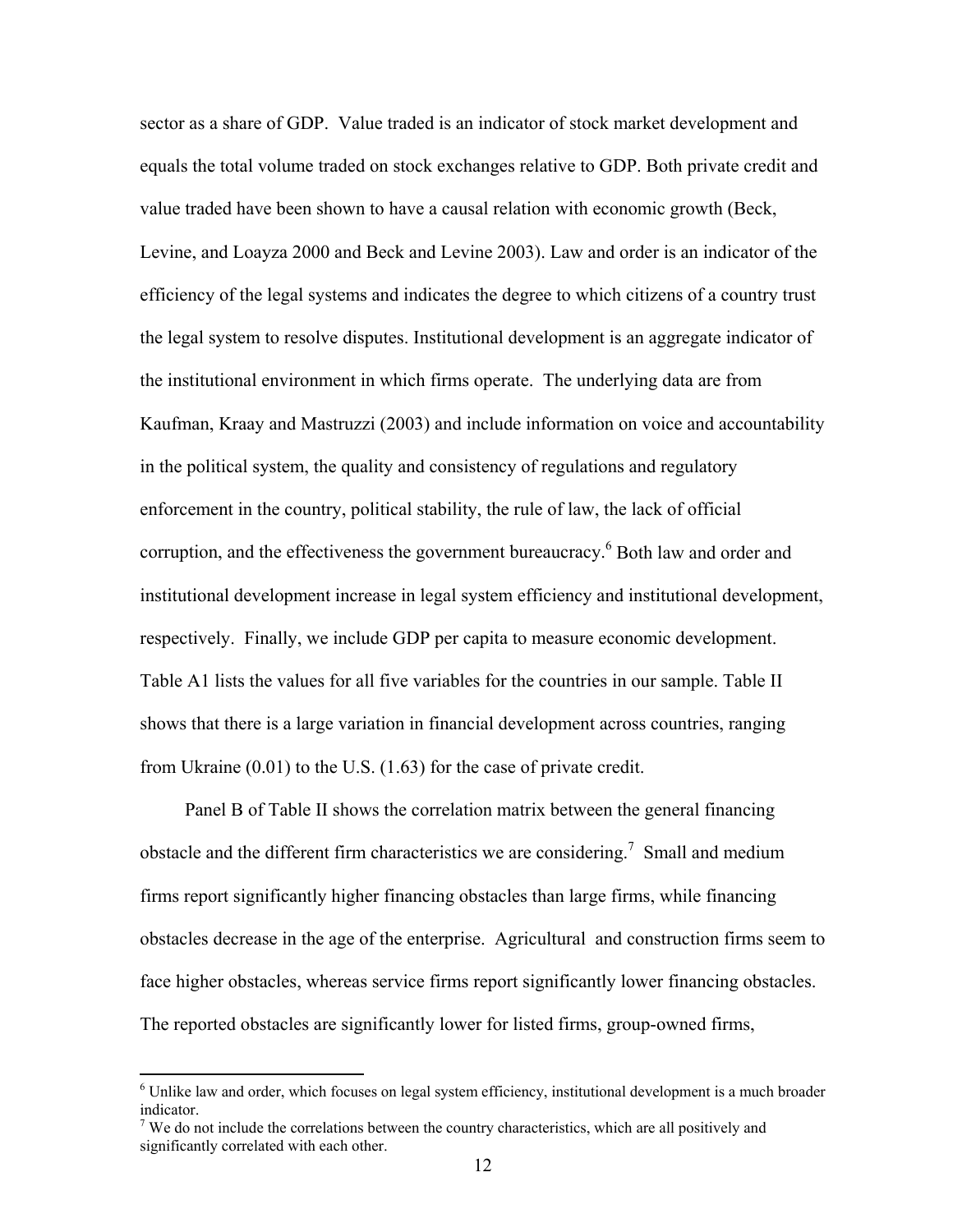multinationals, foreign-owned and privately-owned firms. However, we also note that many of these firm characteristics are correlated with each other. Firms in manufacturing tend to be larger, as are listed firms and enterprises that are part of a business group. Older firms tend to be larger, in manufacturing rather than in the service or construction industry, more likely to be listed, part of a business group, a multinational enterprise and foreign or government-owned firm. Listed firms are more likely to be owned by foreign owners or the government. In order to determine which firm characteristics explain variation in financing obstacles, we therefore conduct multivariate analysis.

#### **4. Empirical Model**

 The simple statistics presented in section 3 indicate that there are significant relations between firms' financing obstacles and their characteristics. While these simple correlations are suggestive, they do not control for potentially confounding variables. We assume that the enterprise's underlying response can be described by the following equation:

Financing Obstacle<sub>i,k</sub> =  $\alpha + \beta$  Firm Characteristics<sub>i,k</sub> +  $\gamma$  Country<sub>k</sub>+  $\varepsilon$ <sub>i,k</sub>, (1) where financing obstacle is either the general financing obstacle or one of the specific obstacles mentioned above, as reported by firm i in country k, and firm characteristics is a vector of firm attributes. These attributes include the log of age, firm size (log of sales or size dummies), sectoral dummy variables, and dummy variables for government-owned firms, foreign-owned firms, multinational enterprises, listed firms, and business group firms. Country is a vector of country dummies that allow us to control for unobserved country-specific factors that might drive firms' responses.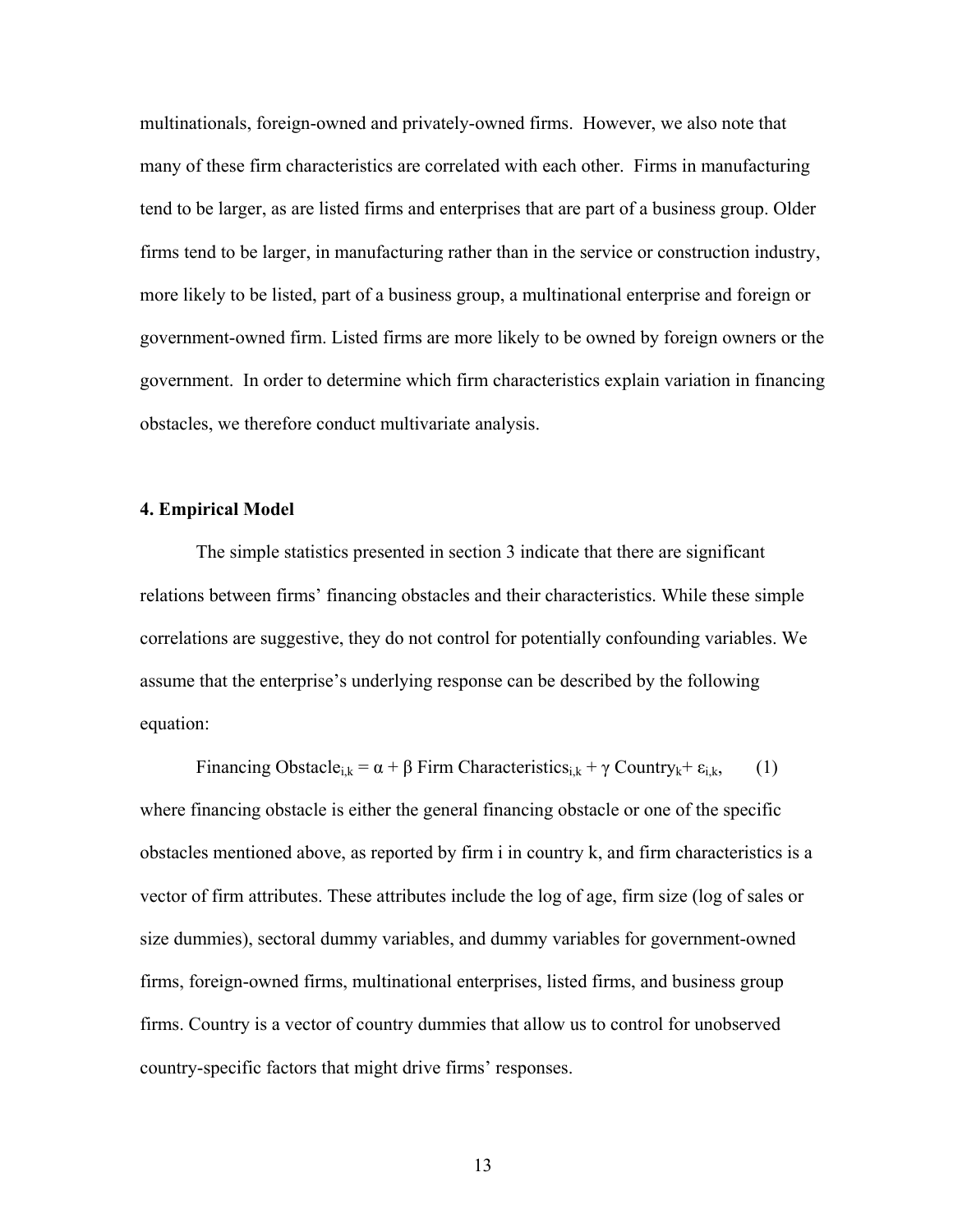Given that financing obstacle is a polychotomous dependent variable with a natural order, we use the ordered probit model to estimate regression (1). We assume that the disturbance parameter ε has normal distribution and use standard maximum likelihood estimation.<sup>8</sup> Since omitted country characteristics might cause error terms to be correlated for firms within countries, we allow for clustered error terms.

In a second step, we explore whether financial, institutional and economic development helps alleviate financing obstacles. We therefore replace the country dummies with the country-level variables described above.

### **5. Which firms report financing obstacles?**

The regressions in columns 1 and 2 of Table III indicate that the size, age and foreign ownership are the most robust predictors of financing obstacles. Since we include country and sectoral dummies in all regressions, we control for country- and sector-specific characteristics that might influence firms' responses in the survey. We present results using both the log of sales and dummy variables for small and medium firms as indicators of firm size. Both the log of sales and the dummy variables for small and medium enterprises enter significantly even when controlling for other firm characteristics that are conjectured to determine financing obstacles. Small firms report significantly higher financing obstacles than medium firms, and both report higher financing obstacles than large firms.<sup>9</sup> Reported financing obstacles decrease in the age of the enterprise. Foreign-owned firms report significantly lower financing obstacles, even when controlling for other firm

 8 Alternatively, we can assume a logistic function for the distribution of ε, resulting in the application of the logit model. However, it is difficult to justify the preference of one over the other, and in reality, the two models seem to give very similar results. See Greene (1997).

 $9$  We test whether the coefficients of small and medium firms in column 2 in Table III are significantly different from each other. The null hypothesis of no difference between the coefficients is rejected at the 10% level, suggesting that there is a significant difference between the coefficients of small and medium firms in column 2.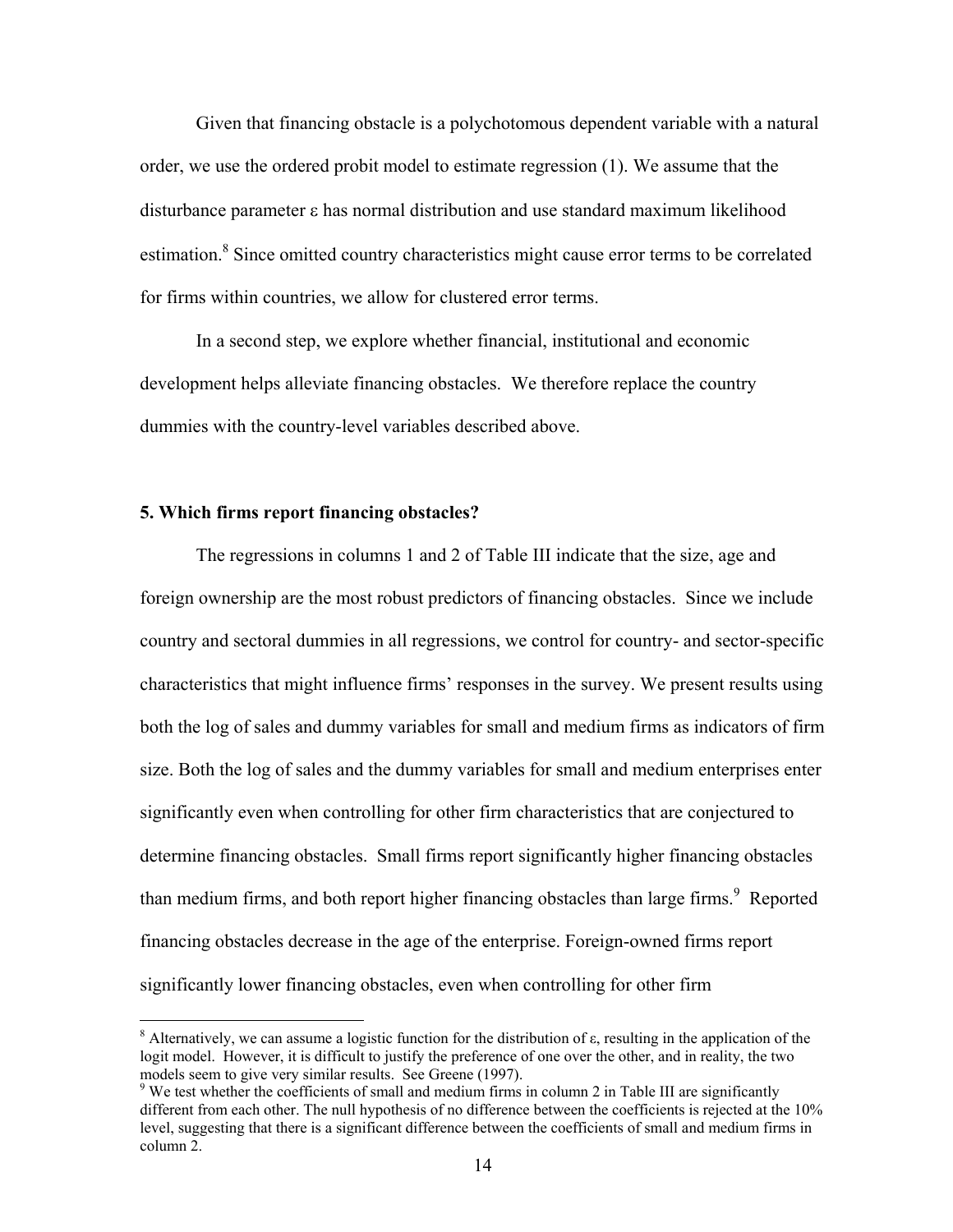characteristics. While firms that are not listed, are part of a company group or are multinational enterprises also report lower financing obstacles, the coefficients are not significant. We also find that government-owned firms report higher financing obstacles; this result is only significant at the 10% level and in only one specification, however. Finally, we note that manufacturing, agricultural and construction firms report larger financing obstacles.

The regressions in columns 3-6 of Table III show significant differences between firms in developed and developing countries. The regressions in columns 3 and 4 use a sample restricted to high-income countries, while the regressions in columns 5 and 6 use a sample restricted to middle- and low-income countries. In developed economies, size seems to be less important in predicting firms' financing obstacles, while age seems to be a robust predictor; sales enters significantly only at the 10% level and neither of the two size dummies enters significantly, while age enters significantly at the 1% level. There is weak evidence that foreign-owned and listed firms report lower financing obstacles, both variables enter negatively and significantly at the 5%-level in column 3 and significantly at the 10% level in column 4. For firms in developing countries size is a robust predictor of financing obstacles, while age is not. Foreign-owned firms in developing countries face lower financing obstacles, while there is weak evidence (10%) that government-owned firms face higher financing obstacles.

Table IV shows the economic significance of firm characteristics for their financing obstacles. We report the estimated probability that a firm describes financing as a *major* obstacle depending on its characteristics. Specifically, we set all variables at their actual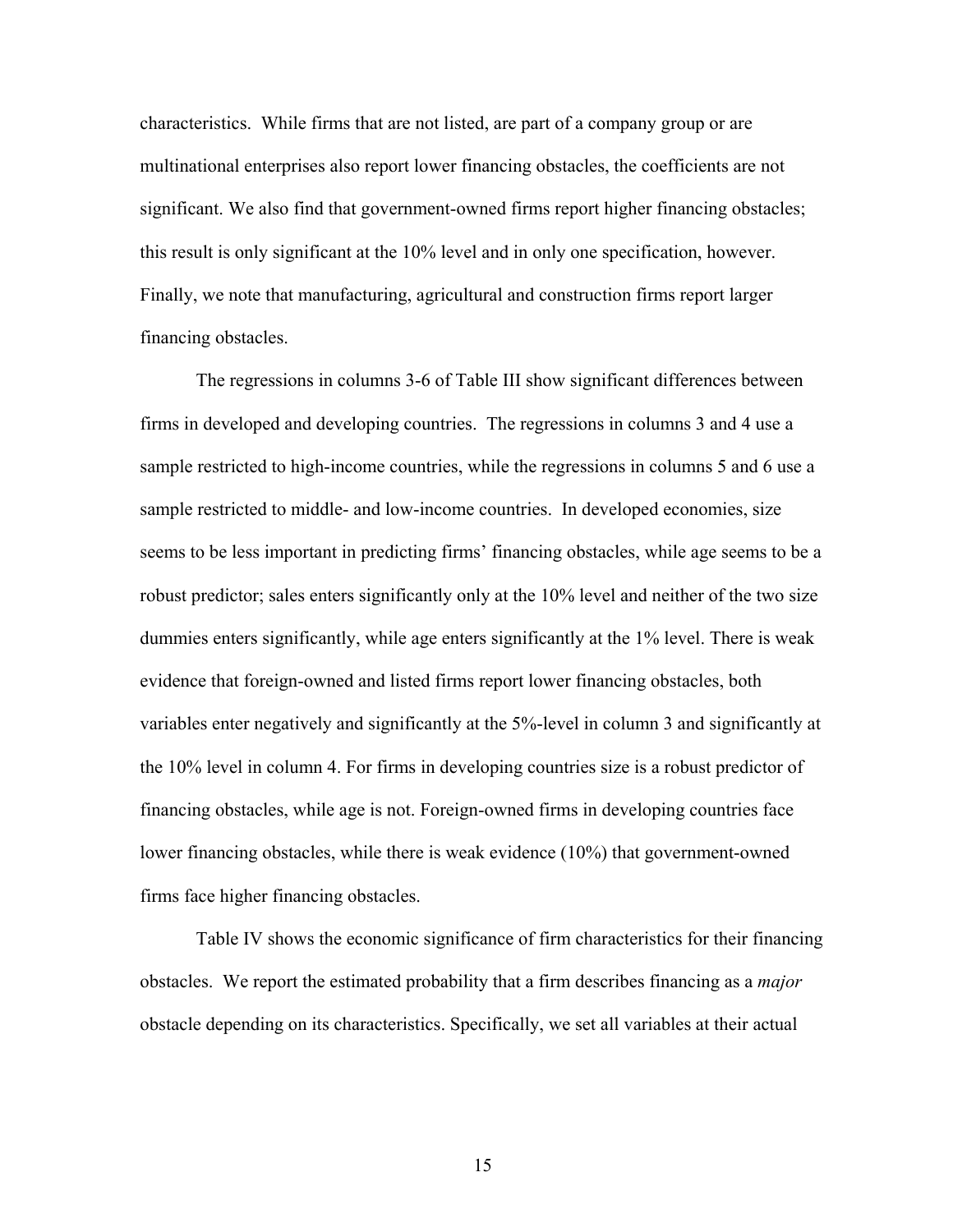value, except for the firm characteristic of interest.<sup>10</sup> In the case of dummy variables we first report the estimated probability for firms for which the dummy takes on the value one and then the estimated probability for firms for which the dummy takes on the value zero. In the case of continuous variables, such as sales and age, we compare firms at the  $25<sup>th</sup>$  and the  $75<sup>th</sup>$  percentile. In the overall sample and the developing country sample, foreign ownership and size (as measured by sales) can each explain more than a 10 percentage point difference in the probability that a firm describes financing as a major obstacle; this seems substantial given that 36% of all firms in the sample rate financing as a major obstacle. Considering the size dummies instead of the log of sales still yields substantial differences between small and large firms, of around 6 to 7 percentage points.<sup>11</sup> The differences are significantly smaller for developed countries. Age, on the other hand, seems to be the economically most important predictor of financing obstacles in developed economies; moving from the  $25<sup>th</sup>$  to the 75<sup>th</sup> percentile predicts at least 5.5 percentage point decrease in the probability that a firm will describe financing as a major obstacle.

 Table V confirms the findings that larger, older and foreign-owned firms report lower obstacles. Here we report the results for regressions of specific financing obstacles on firm characteristics. As before we control for country and sectoral dummies, although we do not report them. Here, we only report results using size dummies as size indicators; estimations using the log of sales yield similar results and are available on request. The small firm dummy enters positively and significantly in most regressions, with the exception of access to non-bank finance, export finance and leasing finance. Medium-sized firms report higher obstacles than large firms due to collateral requirements, paperwork

<sup>&</sup>lt;sup>10</sup> Due to the non-linear nature of the estimation, we cannot interpret the regression coefficients as marginal effects.

 $11$  This is of course smaller than the effects reported in section 3, since here we control for other firm characteristics.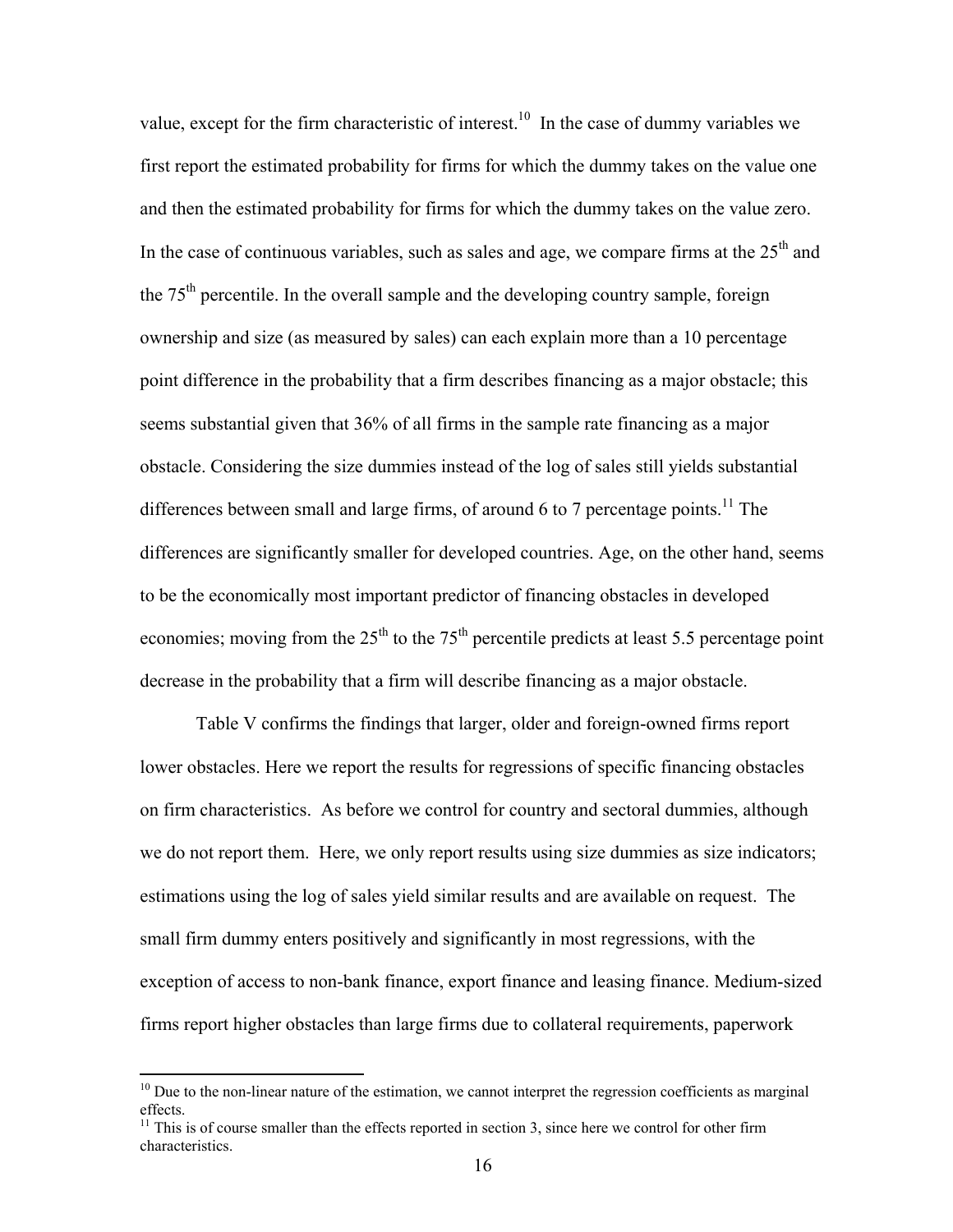(10%), the need for special connection, and credit information. Older firms seem to face fewer obstacles in most areas, but not all. Specifically, age does not predict the degree of obstacles of high interest rates, paperwork and bureaucracy, banks' lack of money and corrupt bank officials. As in Table III, foreign firms report significantly lower obstacles in all sub-categories, while multinational enterprises do not seem to face lower obstacles, except when it comes to access to export finance and inadequate credit information (10%), where they actually report higher obstacles. Interestingly, while we did not find a significant relation between the general financing obstacle and the fact that a firm is listed or not, when controlling for other firm characteristics, we do find that listed firms report facing significantly less obstacles when it comes to collateral requirements (10%) and corruption of bank officials. Surprisingly, listed firms report higher obstacles in their access to non-bank equity and interest rates (10%). Finally, firms that belong to company groups report facing higher obstacles due to corruption of bank officials and paperwork and bureaucracy (10%).

Overall, the results in Tables III, IV and V consistently point to the young, small and domestically owned firms as facing higher obstacles than other firms. These results are consistent with some of the findings in the financing constraints literature. For example, using age as a criterion for grouping firms, both Devereux and Schiantarelli (1990) and Oliner and Rudebusch (1992) find that younger firms have higher investment-cash flow sensitivity, suggesting these firms face higher financing constraints. However, using size as attribute has led to mixed results. For example, Oliner and Rudebusch (1992) do not find significantly different investment-cash flow sensitivities for small and large firms, and Devereux and Schiantarelli (1990) even find that large firms have higher investment-cash flow sensitivities than small firms. Our result that domestic firms face higher obstacles than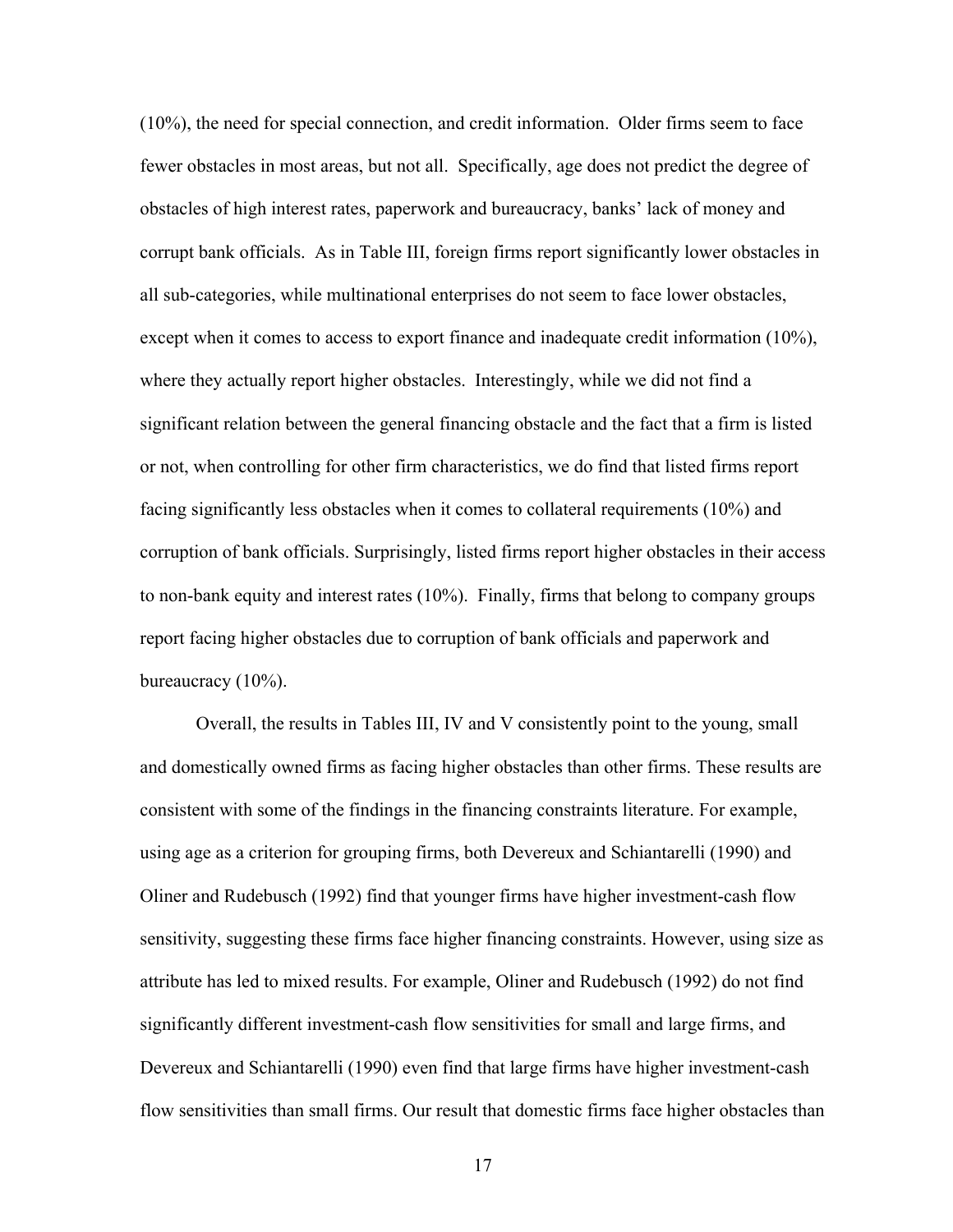foreign firms is consistent with Harrison and McMillan (2003) who find that investmentcash flow sensitivity is higher for domestic firms than for foreign firms.

While Hoshi, Kashyap and Scharfstein (1991) and Shin and Park (1999) find lower investment-cash flow sensitivities for firms that belong to a business group, suggesting these firms face lower financing constraints, we do not find that firms that belong to a business group report lower financing obstacles. We also do not find that being listed affects the level of financing obstacles, although Oliner and Rudebusch (1992) have used listing as a criteria for grouping firms and have found that listed firms have lower investment-cash flow sensitivities, suggesting these firms face lower financing constraints. We note, however, that the fact that our sample includes only few listed firms and firms that belong to a business group, might bias our results toward insignificant coefficients on these two firm characteristics. Finally, we do not find that being a multinational or being state-owned significantly affects the level of financing obstacles reported, although Harrison and McMillan (2003) find that multinational and state-owned firms were less financially constrained than other domestic enterprises as measured by investment-cash flow sensitivities.

Our findings indicate that sorting firms according to their size, age and ownership structure (foreign versus domestic ownership) in order to test the effect of financing obstacles leads to reasonable classifications. Classification criteria such as being listed, being a multinational enterprise or belonging to a business group might be misleading, since they might represent spurious correlations. This also suggests that classification criteria based on size, age, and ownership are most useful in testing the presence of financing constraints and identifying financially constrained firms.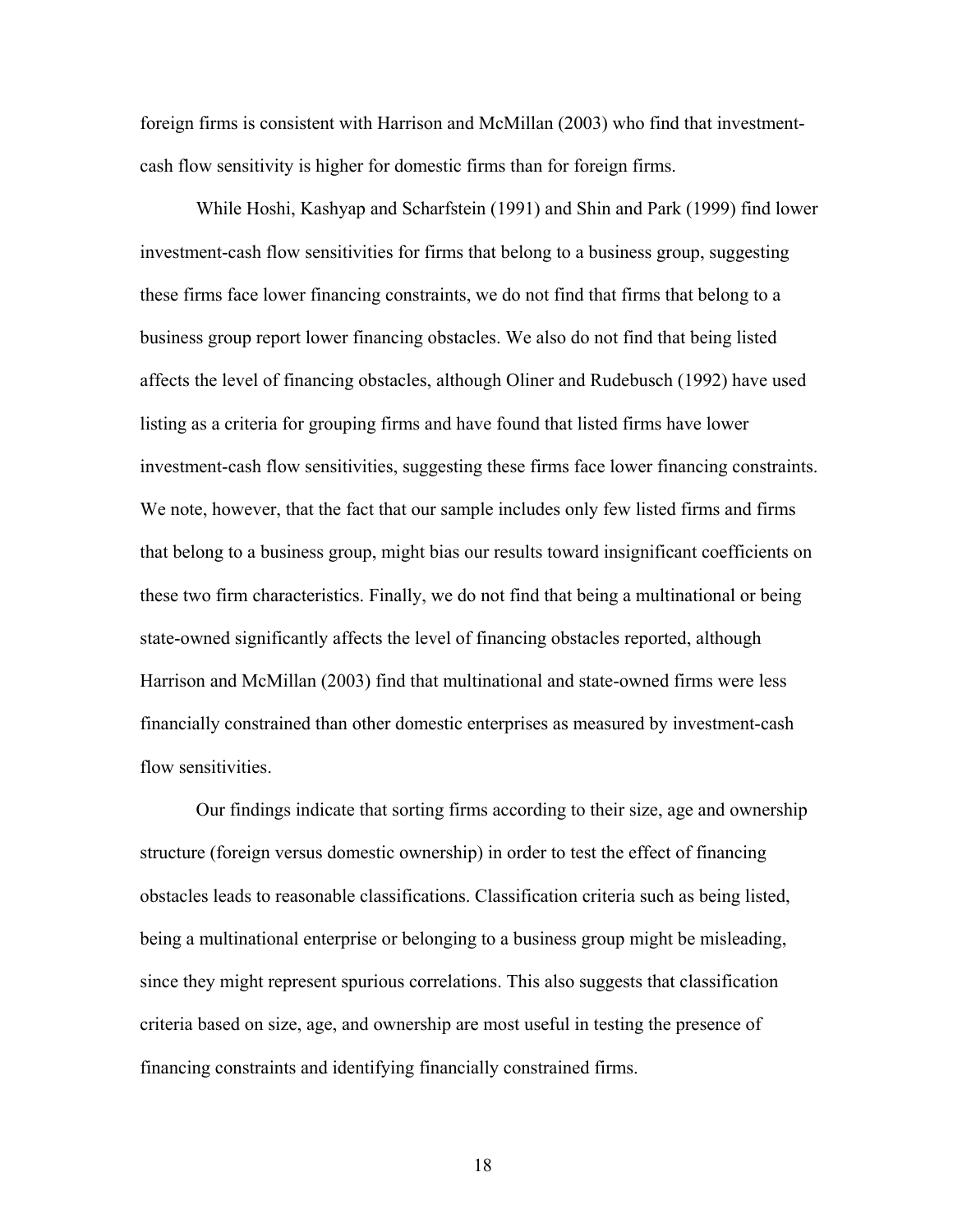# **6. Firms' Financing Obstacles and Country Characteristics**

So far we have considered firm-level characteristics and their relation with financing obstacles. As described in section 2, previous research has shown that financial and legal system development alleviates financing obstacles. We therefore assess whether variation in firms' financing obstacles can be explained by cross-country variation in (i) financial intermediary development, (ii) stock market development, and (iii) legal system efficiency. Since financial development, however, is highly correlated with economic and institutional development, we include both GDP per capita and a summary indicator of institutional development, which is broader than legal system efficiency. Including country-level variables not only allows for testing the effect of specific country characteristics on firms' financing obstacles, but also constitutes a robustness test for the firm-level regressions that only controlled for country-specific effects, but not countryspecific variables.

The Table VI results indicate that firms in countries with higher levels of (i) financial intermediary development, (ii) stock market development, (iii) legal system efficiency, (iv) GDP per capita and (v) institutional development report lower financing obstacles. Private credit, law and order, and institutional development enter negatively and significantly at the 1% level, while value traded enters negatively and significantly at the 5% level and GDP per capita negatively and significantly at the 10% level. When we include the five variables simultaneously, however, only institutional development enters negatively and significantly at the 1% level; value traded enters negatively and significantly at the 10% level. Since these results might be driven by the high correlation between the country variables and thus multicollinearity, we tried different combinations of the country characteristics; only institutional development enters significantly at the 1%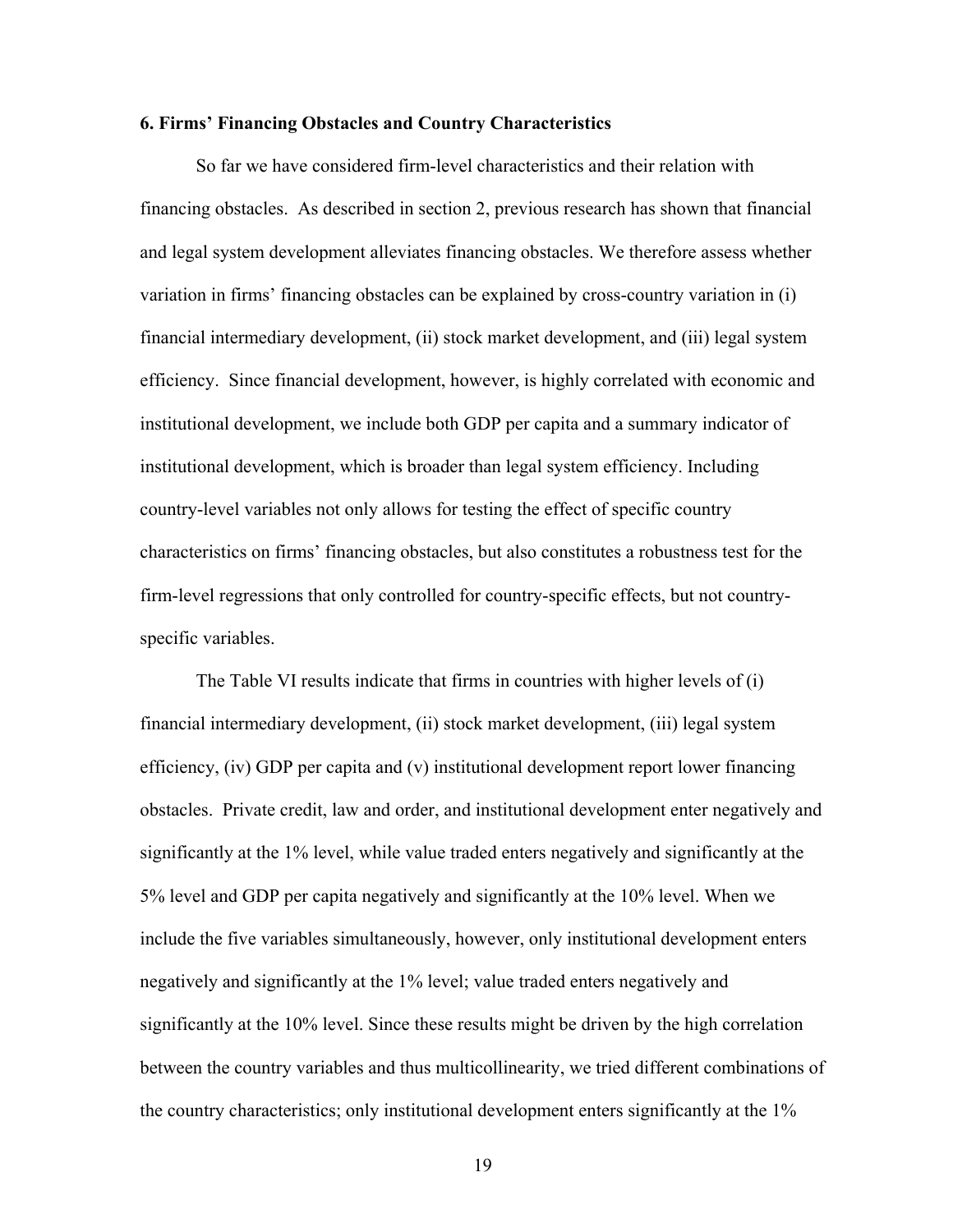level when controlling for other country characteristics. The results also hold when we use sales as the size indicator instead of the size dummies. $^{12}$ 

The effect of institutional development is not only statistically, but also economically significant. According to the estimates (column 5), firms in Uruguay  $(75<sup>th</sup>$ percentile of institutional development) face a 12% point lower probability of rating financing as a major obstacle than in Kyrgyz Republic  $(25<sup>th</sup>$  percentile). Overall, these results seem to indicate that broad institutional development is important in alleviating firms' financing obstacles. While firms in financially and economically more developed countries face lower financing obstacles, the underlying institutions driving both economic and financial development seem to be the most important country characteristic explaining firms' financing obstacles. These findings also suggest that it is hard to distinguish the effects of financial, legal and economic development from the underlying institutional development.

When we include country-level variables, the firm characteristics we previously found to be significant in predicting firms' financing obstacles continue to enter significantly; larger, older and foreign-owned firms report lower obstacles. Unlike in the Table III regressions, multinational also enters negatively and significantly in all but one regression, indicating that multinational companies face lower financing obstacles; this effect, however, is due to the smaller sample, which we utilize in Table VI compared to Table III $^{13}$ 

 $12$  We also ran regressions controlling for growth, inflation and their respective volatility. The significance of institutional development is not affected, while none of the macroeconomic variables enters significantly. 13 When we re-run the Table III regressions with the sample limited to countries for which we have the country-level variables, multinational enters significantly.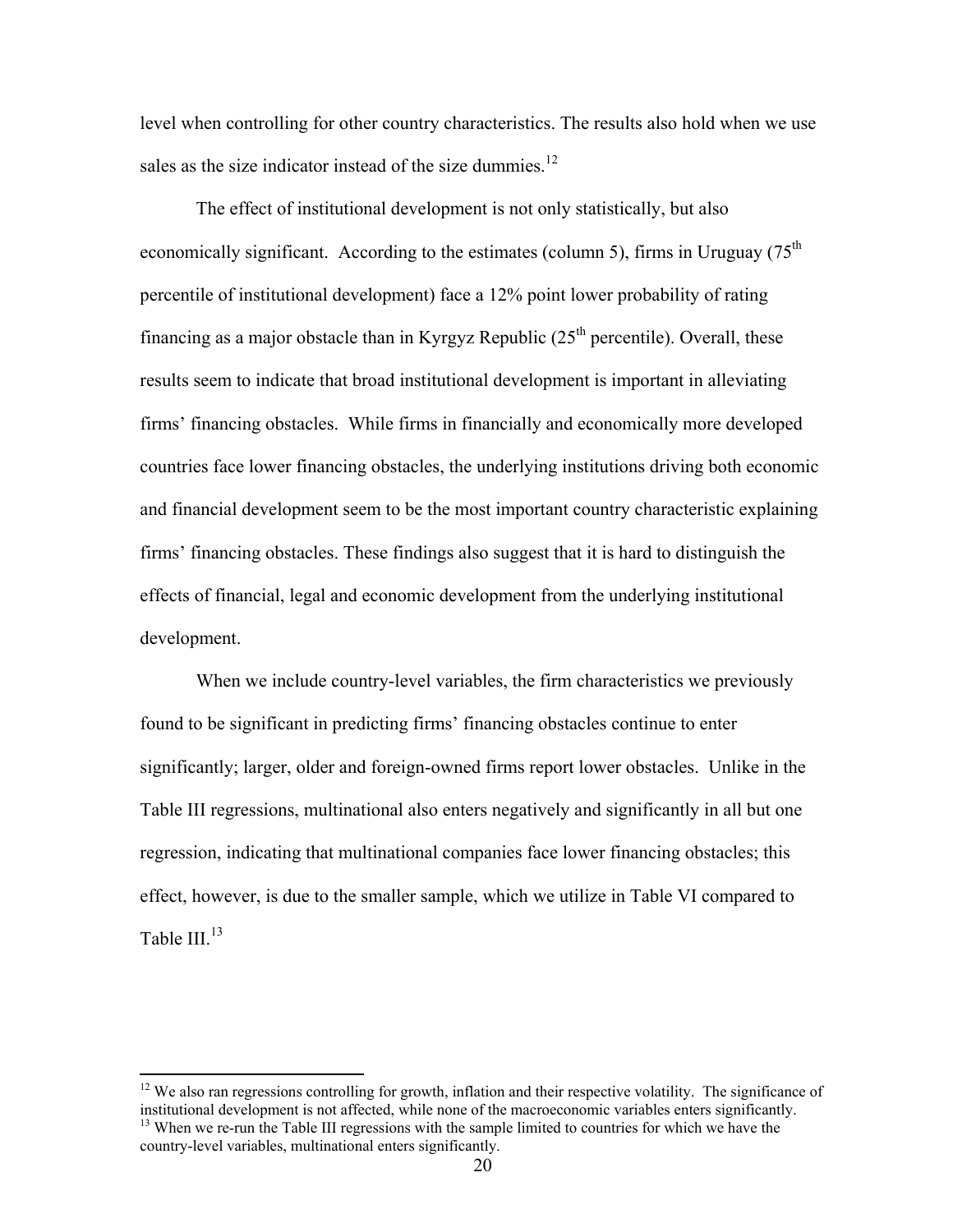#### **7. Conclusions**

In this paper we explore the firm characteristics that predict firms' financing obstacles. We find that age, size and ownership predict financing obstacles best; younger, smaller and domestic firms report higher obstacles. Categorizing firms by their age, size and ownership is therefore most useful when considering the effect of financial and institutional development on firms' financing obstacles.

Our results show that some of the a priori classifications used in the literature to distinguish between financially constrained and unconstrained firms are more useful than others. Importantly, some of these a priori groupings appear to be misleading as they represent spurious correlations with other firm attributes. Given the limitations of existing methods to estimate financing constraints directly from firm-level data, our results based on survey data are an important contribution in improving our understanding of which firm attributes best predict firms' financing obstacles.

We also consider the effect of country characteristics on firms' financing obstacles. We find that firms in countries with higher levels of financial intermediary development, more liquid stock markets, more efficient legal systems and higher GDP per capita report lower financing obstacles. The most important country characteristic explaining crosscountry variation in firms' financing obstacles, however, seems to be overall institutional development.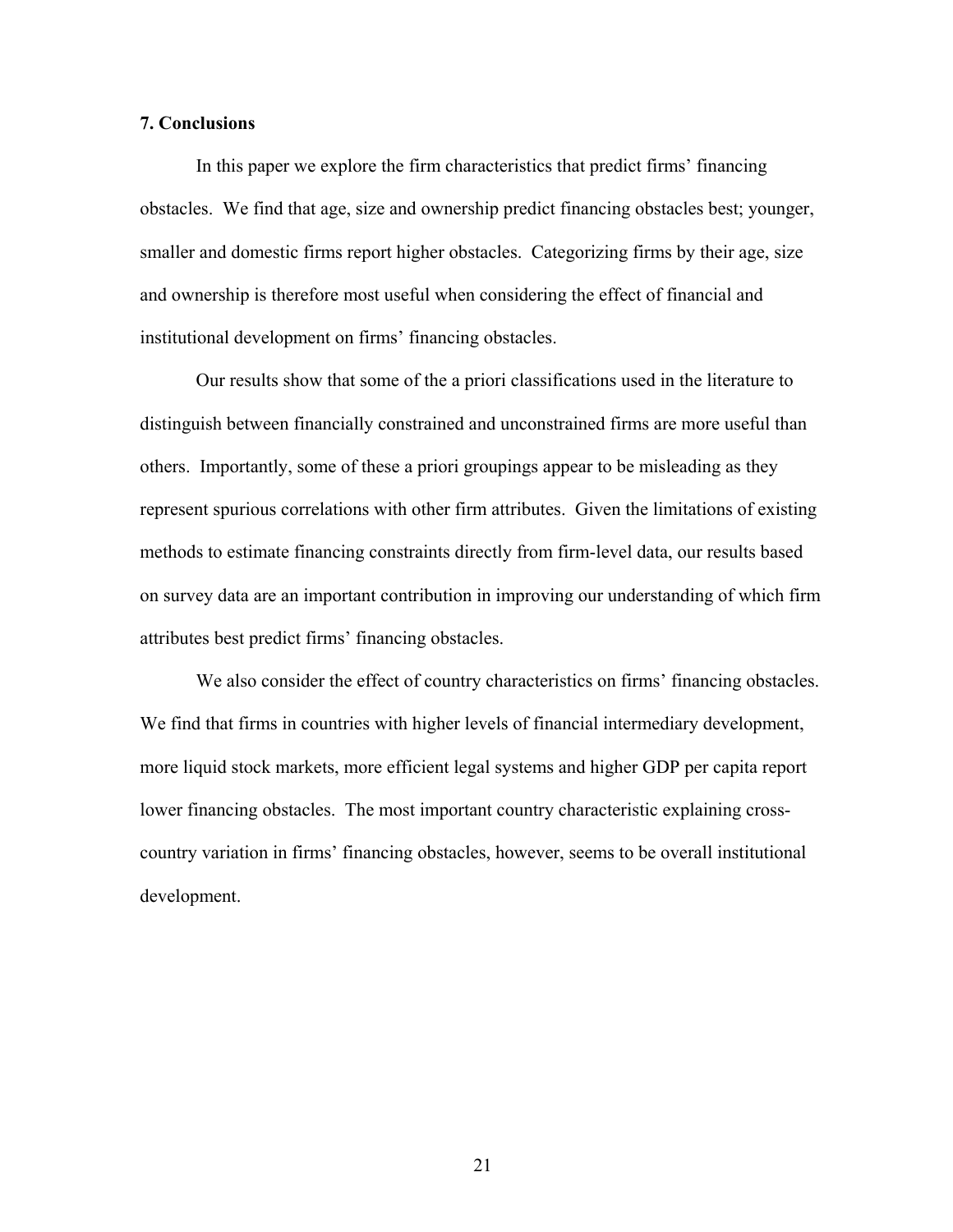#### **References**

- Abel, A. (1980), "Empirical Investment Equations: An Integrative Framework", in: K. Brunner and A. Meltzer (eds.), *On the State of Macroeconomics*, Carnegie-Rochester Conference Series 12, pp. 39-93.
- Abel, A. and O. Blanchard (1986), "The Present Value of Profits and Cyclical Movements in Investment", *Econometrica* 54, 249-274.
- Almeida, H. and M. Campello (2001), "Financial Constraints and Investment-Cash Flow Sensitivities: New Research Directions", mimeo, New York University.
- Batra, G., Kaufmann, D and A. Stone (2002): Voices of the Firms 2000: Investment Climate and Governance Findings of the World Business Environment Survey (WBES), World Bank mimeo.
- Beck, T., A. Demirgüç-Kunt, and V. Maksimovic (2004), "Financial and Legal Constraints to Firm Growth: Does Size Matter?", *Journal of Finance*, forthcoming.
- Beck, T., R. Levine, and N. Loayza (2000), "Finance and the Sources of Growth", *Journal of Financial Economics 58*, 261-300.
- Beck, T. and R. Levine (2003), "Stock Markets, Banks and Growth: Panel Evidence", *Journal of Banking and Finance*, forthcoming.
- Blundell, R., S. R. Bond and C. Meghir (1996), "Econometric Models of Company Investment", in: Matyas, L. and P. Sevestre (ed.), *The Econometrics of Panel Data: A Handbook of the Theory with Applications*, Advanced Studies in Theoretical and Applied Econometrics, Volume 33, Kluwer Academic Publishers.
- Bond, S. R. and C. Meghir (1994), "Dynamic Investment models and the Firm's Financial Policy", *Review of Economic Studies* 61, 197-222.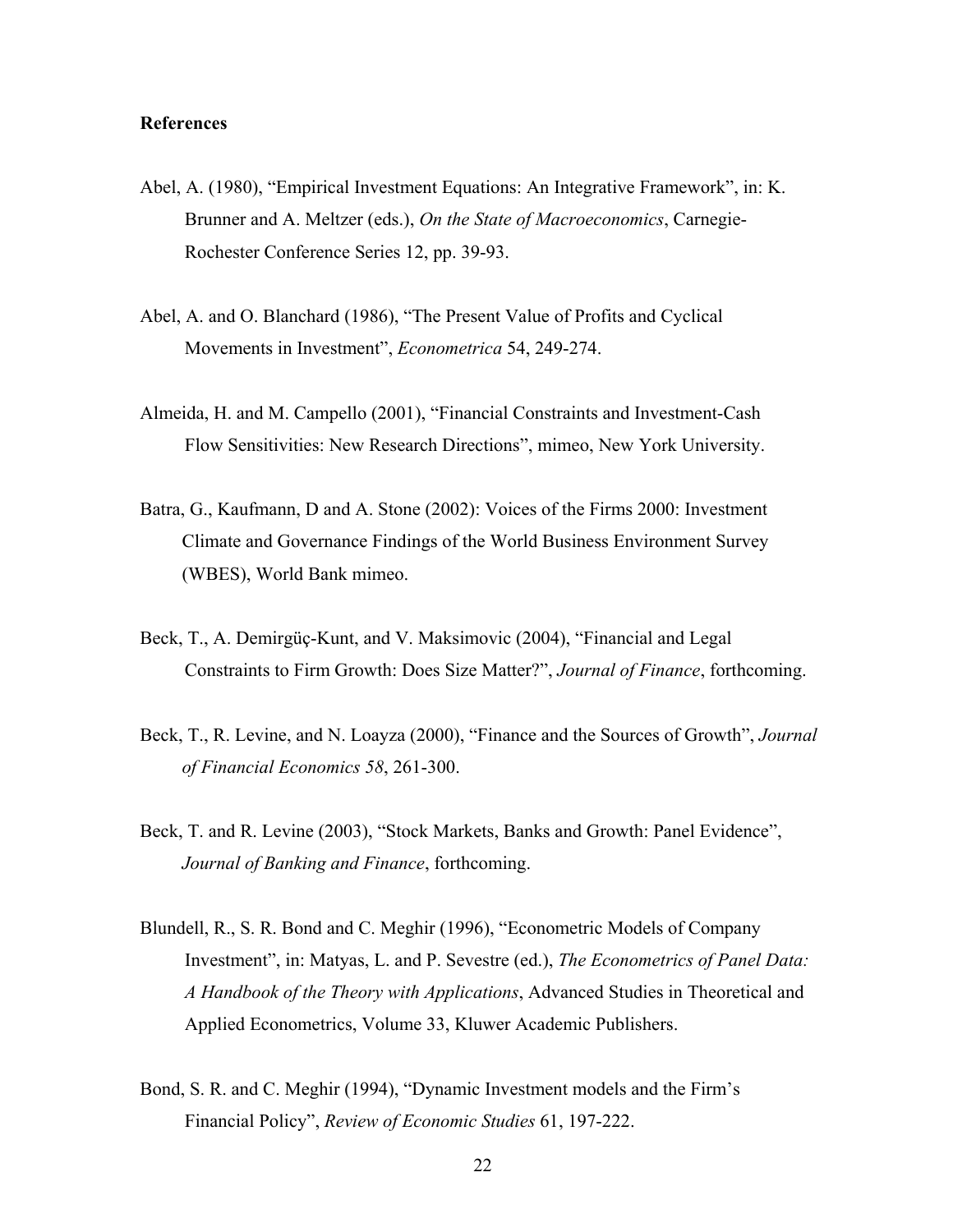- Bond, S. and J. Van Reenen (1999), "Microeconomic Models of Investment and Employment", Forthcoming In: J. J. Heckman and E. E. Leamer (eds.), *Handbook of Econometrics*, Volume 5, Elsevier Science, North-Holland, Amsterdam.
- Demirgüç-Kunt, A. and V. Maksimovic (1998), "Law, Finance, and Firm Growth", *Journal of Finance* 53, 2107-2137.
- Devereux, M. and F. Schiantarelli (1990), "Investment, Financial Factors and Cash Flow from U.K. Panel Data", in: G. Hubbard (ed.), *Information, Capital Markets and Investment*, Chicago, IL: University of Chicago Press.
- Fazzari, S., G. Hubbard and B. Petersen (1988), "Financing Constraints and Corporate Investment", *Brookings Papers on Economic Activity* 1, 141-95.

\_\_\_\_\_\_\_\_\_\_\_\_\_\_\_\_\_\_\_\_\_\_\_\_\_\_\_\_\_\_\_\_ (2000), "Investment-Cash Flow Sensitivities are Useful: A Comment on Kaplan and Zingales", *Quarterly Journal of Economics*  115, 695-705.

- Gelos, G. and A. Werner (2002), "Financial Liberalization, Credit Constraints, and Collateral: Investment in the Mexican Manufacturing Sector", *Journal of Development Economics* 67(1), 1-27.
- Gertler, Mark (1988), "Financial Structure and Aggregate Economic Activity: An Overview", *Journal of Money, Credit, and Banking* 20, 559-596.
- Gilchrist, S. and C. Himmelberg (1995), "Evidence on the Role of Cash Flow for Investment", *Journal of Monetary Economics* 36, 541-572.

\_\_\_\_\_\_\_\_\_\_\_\_\_\_\_\_\_\_\_\_\_\_\_\_\_\_ (1998), "Investment, Fundamentals and Finance", NBER Macroeconomics Annual: MIT Press.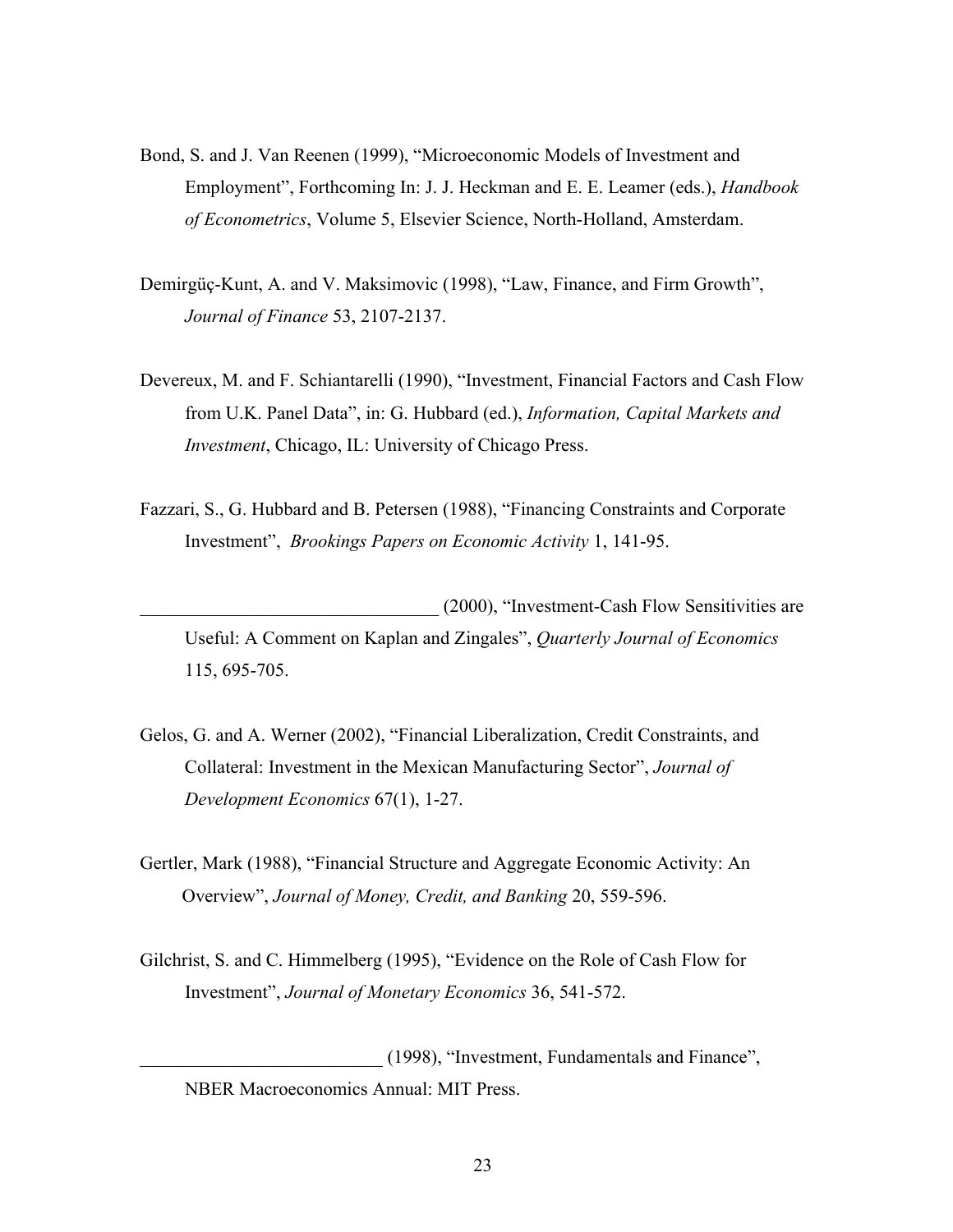- Gomes, J. F. (2001), "Financing Investment", *American Economic Review* 91(5), 1263- 1285.
- Greene, W.H. (1997), *Econometric Analysis*, Third Edition, Upper Saddle River, New Jersey: Prentice Hall.
- Harrison, A. and M. McMillan (2003), "Does Direct Foreign Investment Affect Domestic Firm Credit Constraints?", *Journal of International Economics* 61(1), 73-100.
- Hayashi, F. (1982), "Tobin's Marginal *q* and Average *q*: A Neoclassical Interpretation", *Econometrica* 50(1), 213-224.
- Hoshi, T., A. Kashyap, and D. Scharfstein (1991), "Corporate Structure, Liquidity and Investment: Evidence from Japanese Industrial Groups", *Quarterly Journal of Economics* 106(1), 33-60.
- Hubbard, G. (1998), "Capital Market Imperfections and Investment", *Journal of Economic Literature* 36(3), 193-225.
- Kaplan, S. and L. Zingales (1997), "Do Investment-Cash Flow Sensitivities Provide Useful Measures of Financing Constraints?", *Quarterly Journal of Economics* 112, 169-215.
	- \_\_\_\_\_\_\_\_\_\_\_\_\_\_\_\_\_\_\_\_\_ (2000), "Investment-Cash Flow Sensitivities Are Not Valid Measures of Financing Constraints", *Quarterly Journal of Economics* 115, 707- 712.
- Kaufman, D., Kraay, A. and M. Mastruzzi. (2003). "Governance Matters III: Governance Indicators for 1996-2002". World Bank Policy Research Working Paper 2196.

Laeven, L. (2003), "Does Financial Liberalization Reduce Financing Constraints?",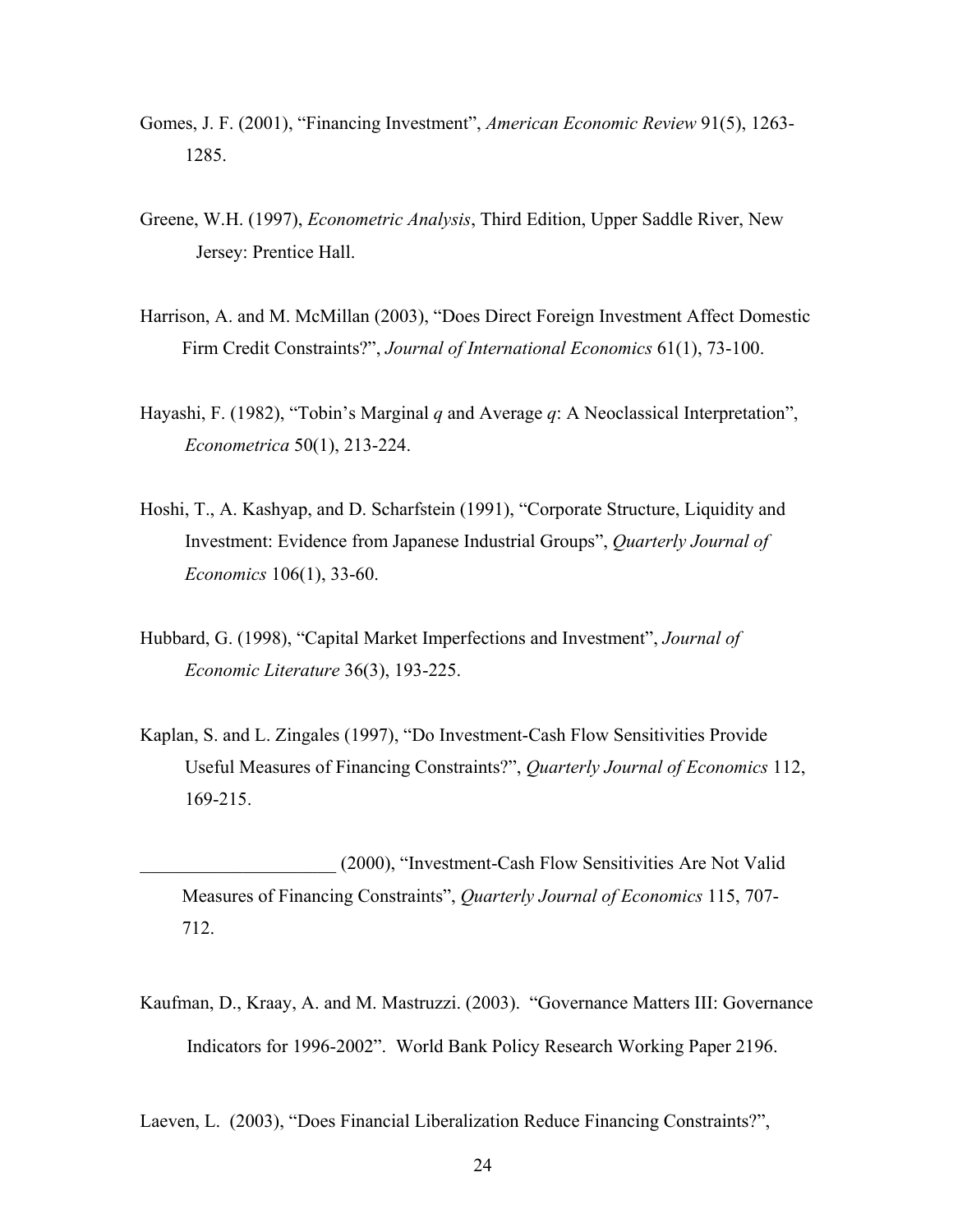*Financial Management* 32(1), 5-34.

- Lamont, O. (1997), "Cash Flow and Investment: Evidence from Internal Capital Markets", *Journal of Finance* 52(1), 83-109.
- Love, I. (2003), "Financial Development and Financing Constraints: International Evidence from the Structural Investment Model", *Review of Financial Studies* 16(3), 765-791.
- Oliner, S. D. and G. D. Rudebusch (1992), "Sources of the Financing Hierarchy for Business Investment", *Review of Economics and Statistics* 74(2), 643-54.
- Povel, P. and M. Raith (2002), "Optimal Investment Under Financial Constraints: the Roles of Internal Funds and Asymmetric Information", mimeo, Universities of Minnesota and Rochester, July 2002.
- Sembenelli, A. and F. Schiantarelli (1996), "Form of Ownership and Financial Constraints", Working Paper No. 1629, World Bank.
- Schiantarelli, F. (1995), "Financial Constraints and Investment: A Critical Review of Methodological Issues and International Evidence", in: J. Peek and E. Rosengren (eds.), *Is Bank Lending Important for the Transmission of Monetary Policy?*, Boston, MA: Federal Reserve Bank of Boston.
- Schiffer, M. and B. Weder (2001), "Firm Size and the Business Environment: Worldwide Survey Results", Discussion Paper No. 43, International Finance Corporation, Washington, D.C., August 2001.
- Shin, H.-H. and Y. S. Park (1999), "Financing Constraints and Internal Capital Markets: Evidence from Korean 'Chaebols'", *Journal of Corporate Finance* 5(2), 169-191.

Tobin, J. (1969), "A General Equilibrium Approach to Monetary Theory", *Journal of*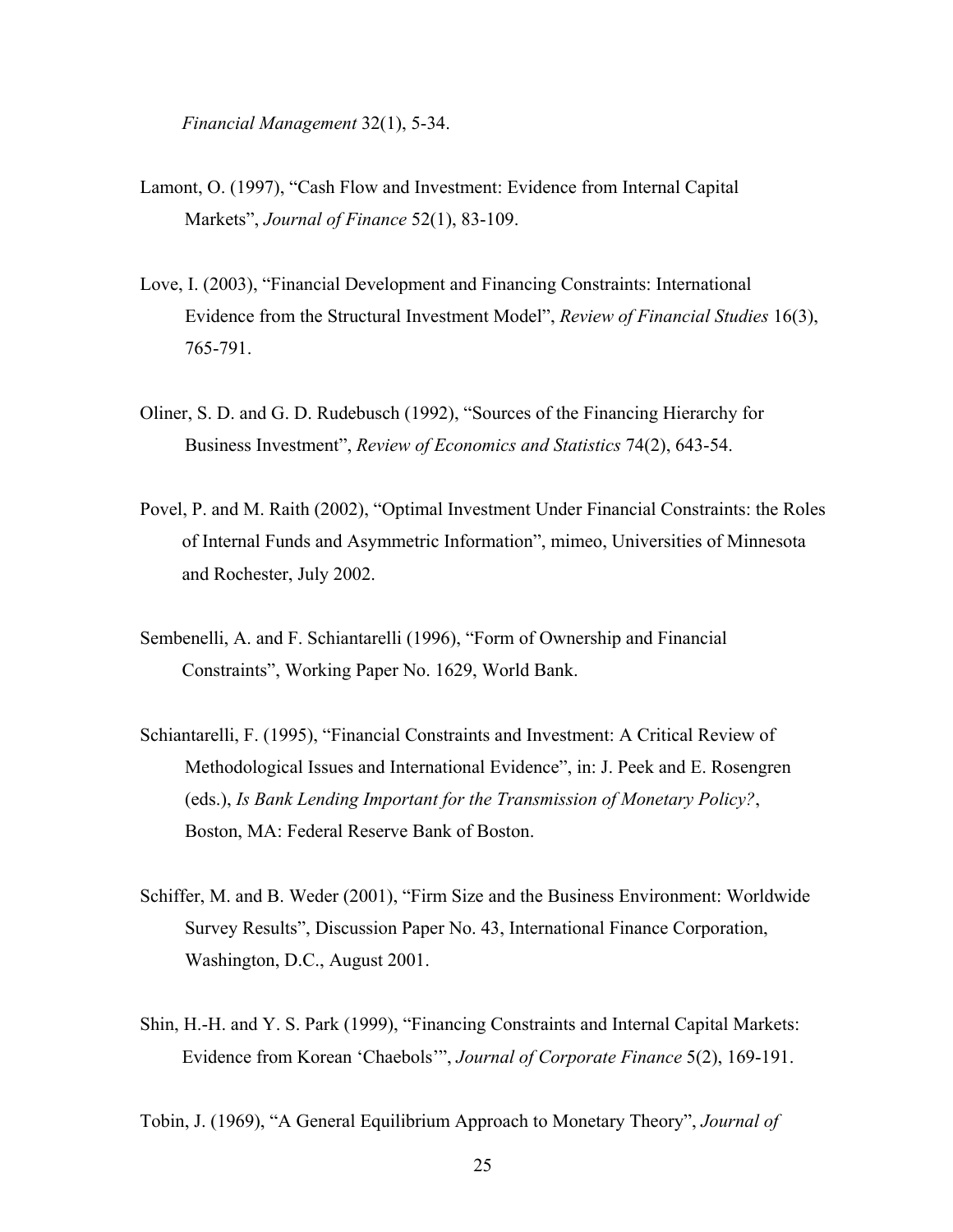*Money, Credit, and Banking* 1(1), 15-29.

Whited, T. (1992), "Debt, Liquidity Constraints, and Corporate Investment: Evidence from Panel Data", *Journal of Finance* 47(4), 1425-60.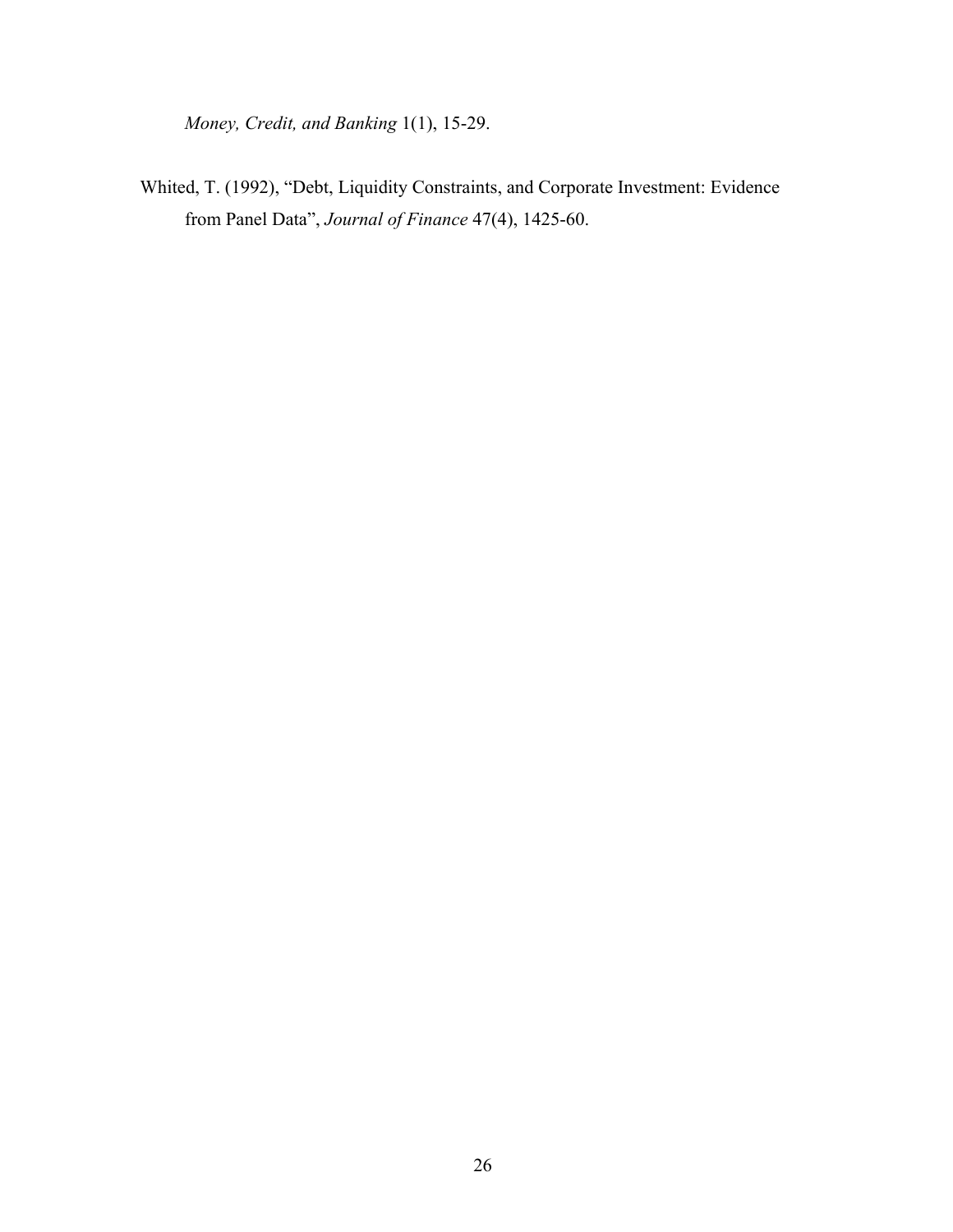# **Table I Financing Obstacles Across Different Groups of Firms**

Small firms employ 5 to 50 employees, medium firms 51 to 500 employees and large firms over 500 employees. Listed firms are firms that are listed on a stock exchange. Group-owned firms are firms controlled by a company group. Multinational firms are firms that have holdings or operations in other countries. Foreign-owned firms are firms with foreign ownership. Government-owned firms are firms with government ownership. The general financing obstacle is a survey response to the question: How problematic is financing for the operation and growth of your business? Answers vary between 1 (no obstacle), 2 (minor obstacle), 3 (moderate obstacle), and 4 (major obstacle).

| Variable         | Number of observations | General Financing Obstacle |
|------------------|------------------------|----------------------------|
|                  |                        |                            |
| Small            | 3,759                  | 2.87                       |
| Medium           | 3,726                  | 2.85                       |
| Large            | 1,726                  | 2.59                       |
| Manufacturing    | 3,068                  | 2.81                       |
| Services         | 3,684                  | 2.69                       |
| Agriculture      | 605                    | 3.25                       |
| Construction     | 784                    | 2.99                       |
| Other            | 280                    | 2.78                       |
| Listed           | 883                    | 2.71                       |
| Not listed       | 7,559                  | 2.80                       |
| Group-owned      | 557                    | 2.62                       |
| Not group-owned  | 8,177                  | 2.82                       |
| Multinational    | 1,598                  | 2.48                       |
| National         | 7,346                  | 2.88                       |
| Foreign-owned    | 1,616                  | 2.43                       |
| Domestic-owned   | 7,332                  | 2.89                       |
| Government-owned | 1,115                  | 2.96                       |
| Privately-owned  | 7,807                  | 2.79                       |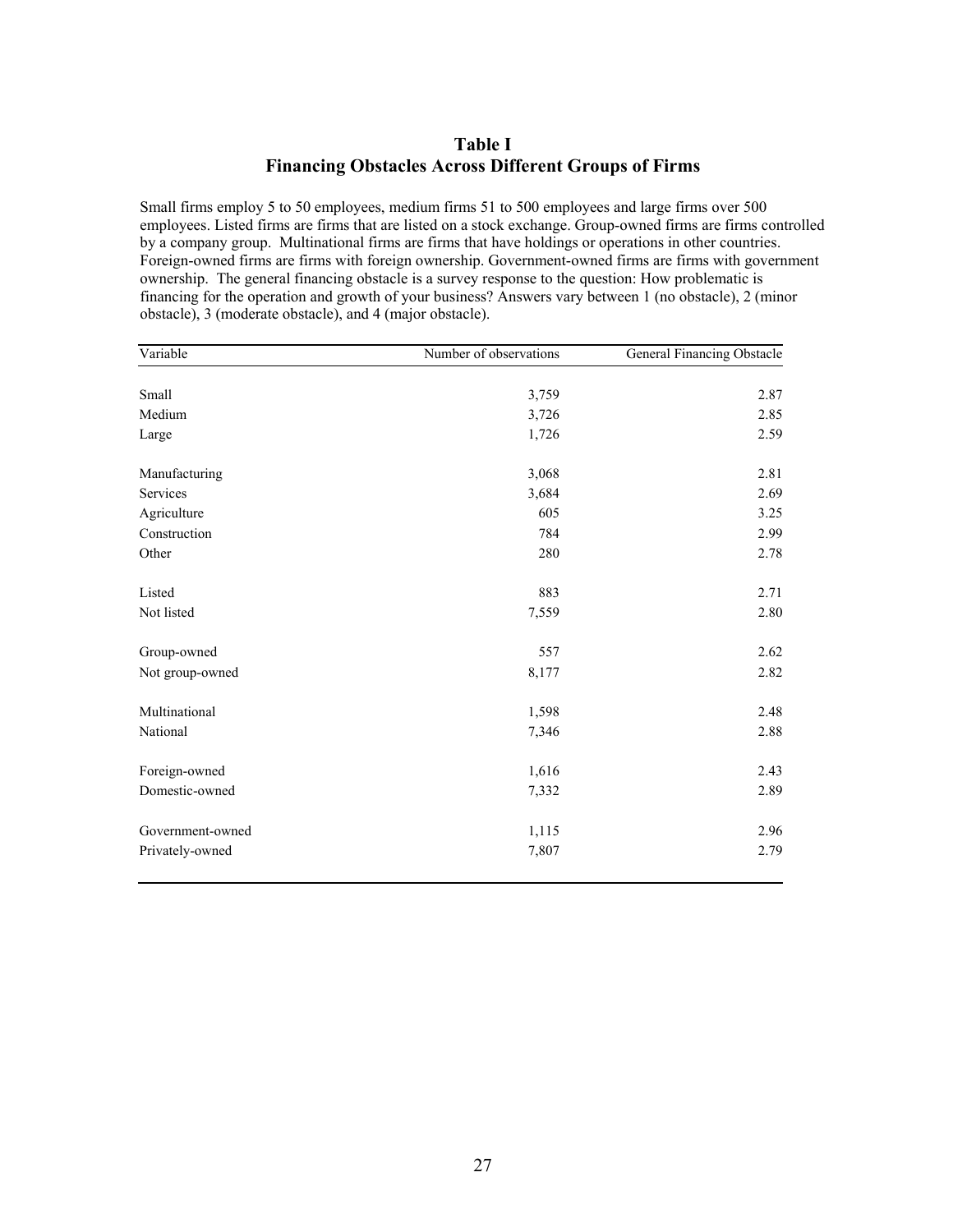#### **Table II Summary Statistics and Correlations**

The general financing obstacle is a survey response to the question: How problematic is financing for the operation and growth of your business? Answers vary between 1 (no obstacle), 2 (minor obstacle), 3 (moderate obstacle), and 4 (major obstacle). The other financing obstacles are survey responses to questions concerning specific financing obstacles, as specified in the questionnaire. Age is defined as the log of the years since establishment of the firm. Small firms employ 5 to 50 employees, medium firms 51 to 500 employees and large firms over 500 employees. Sales is the log of total firm sales. Listed firms are firms that are listed on a stock exchange. Group indicates firms controlled by a company group. Multinational firms are firms that have holdings or operations in other countries. Foreign indicates firms are firms with foreign ownership. Government indicates firms with government ownership. Manufacturing, Service, Agriculture, Construction and Other are sectoral dummy variables. Private Credit is the log of the claims on the private sector by financial institutions as share of GDP. Value Traded is the log of total value traded on stock exchanges as share of GDP. Law and Order is an indicator of the efficiency of a country's legal system. GDP per capita is in real terms and averaged over the period 1995-99. Institutional Development is a summary indicator of institutional development.

| Variable                                | Mean  | Median           | Standard<br>Deviation | Maximum        |                  | Minimum Observations |
|-----------------------------------------|-------|------------------|-----------------------|----------------|------------------|----------------------|
| General financing obstacle              | 2.81  | 3                | 1.12                  | 4              | 1                | 9,229                |
| High interest rates                     | 3.22  | 4                | 1.04                  | 4              | $\mathbf{1}$     | 9,357                |
| Collateral requirements                 | 2.50  | 3                | 1.17                  | 4              | $\mathbf{1}$     | 8,964                |
| Access to long-term loans               | 2.63  | 3                | 1.26                  | 4              | $\mathbf{1}$     | 7,024                |
| Bank paperwork/bureaucracy              | 2.49  | $\overline{c}$   | 1.08                  | 4              | $\mathbf{1}$     | 9,127                |
| Need special connection                 | 2.19  | $\overline{c}$   | 1.08                  | 4              | $\mathbf{1}$     | 8.913                |
| Banks lack money to lend                | 2.11  | $\overline{c}$   | 1.20                  | 4              | $\mathbf{1}$     | 8,645                |
| Access to foreign banks                 | 2.06  | $\overline{c}$   | 1.18                  | 4              | 1                | 7,658                |
| Access to non-bank equity               | 2.10  | $\overline{c}$   | 1.15                  | 4              | $\mathbf{1}$     | 7,559                |
| Access to export finance                | 2.08  | $\overline{c}$   | 1.18                  | 4              | 1                | 6,711                |
| Access to leasing finance               | 2.07  | $\overline{c}$   | 1.14                  | 4              | $\mathbf{1}$     | 7,637                |
| Inadequate credit/financial information | 2.27  | $\overline{c}$   | 1.13                  | 4              | $\mathbf{1}$     | 7,982                |
| Corruption of bank officials            | 1.77  | $\mathbf{1}$     | 1.05                  | $\overline{4}$ | $\mathbf{1}$     | 8,075                |
| Age                                     | 2.34  | 2.20             | 1.10                  | 6.40           | $\boldsymbol{0}$ | 7,933                |
| Small                                   | 0.40  | $\mathbf{0}$     | 0.49                  | 1              | 0                | 10,007               |
| Medium                                  | 0.40  | $\boldsymbol{0}$ | 0.49                  | 1              | $\overline{0}$   | 10,007               |
| Large                                   | 0.19  | $\mathbf{0}$     | 0.39                  | 1              | $\theta$         | 10,007               |
| Sales                                   | 9.87  | 12.21            | 8.00                  | 25.33          | $-2.12$          | 9,034                |
| Listed                                  | 0.10  | $\boldsymbol{0}$ | 0.31                  | 1              | $\boldsymbol{0}$ | 9,160                |
| Group                                   | 0.07  | $\boldsymbol{0}$ | 0.25                  | 1              | $\boldsymbol{0}$ | 9,444                |
| Foreign                                 | 0.19  | $\boldsymbol{0}$ | 0.39                  | 1              | $\boldsymbol{0}$ | 9,673                |
| Government                              | 0.12  | $\boldsymbol{0}$ | 0.33                  | 1              | 0                | 9,645                |
| Multinational                           | 0.18  | $\boldsymbol{0}$ | 0.39                  | 1              | $\boldsymbol{0}$ | 9,668                |
| Manufacturing                           | 0.36  | $\mathbf{0}$     | 0.48                  | 1              | $\overline{0}$   | 9,141                |
| Services                                | 0.43  | $\boldsymbol{0}$ | 0.50                  | 1              | $\overline{0}$   | 9,141                |
| Other                                   | 0.04  | $\boldsymbol{0}$ | 0.19                  | 1              | $\boldsymbol{0}$ | 9,141                |
| Agriculture                             | 0.07  | $\mathbf{0}$     | 0.26                  | 1              | $\overline{0}$   | 9,141                |
| Construction                            | 0.10  | $\mathbf{0}$     | 0.29                  | 1              | $\overline{0}$   | 9,141                |
| Private Credit                          | 0.36  | 0.23             | 0.36                  | 0.01           | 1.63             | 74                   |
| Value Traded                            | 0.09  | 0.01             | 0.19                  | $0.00\,$       | 1.06             | 79                   |
| Law and Order                           | 3.77  | 3.63             | 1.21                  | 1.50           | 6                | 63                   |
| GDP per capita                          | 4,643 | 1,709            | 7,487                 | 109            | 30.794           | 80                   |
| <b>Institutional Development</b>        | 0.05  | $-0.12$          | 0.67                  | 1.53           | $-1.14$          | 80                   |

**Panel A:**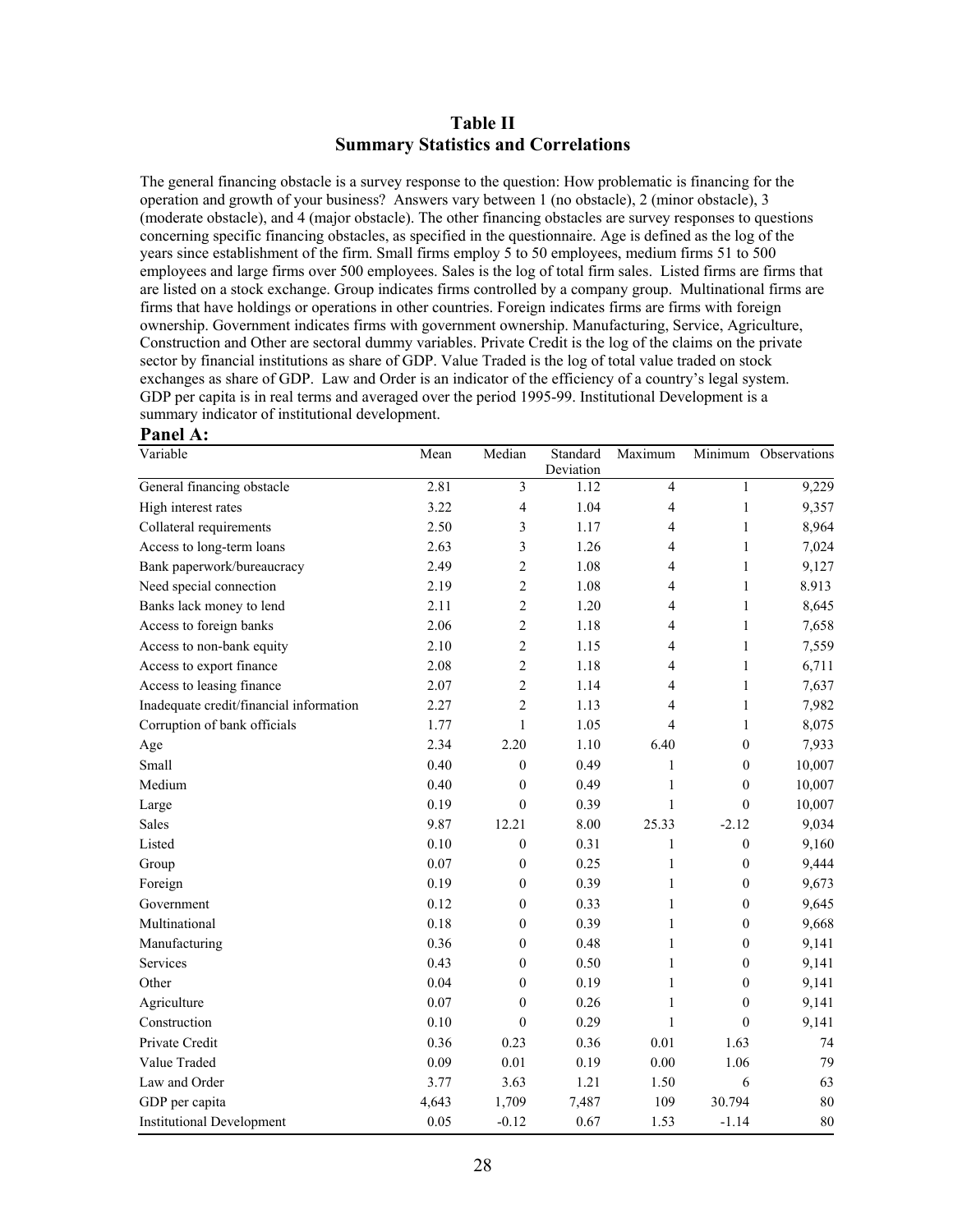|               | General    | Age        | Small      | Medium    | Large      |            | Sales Manufacturing |          | Services Agriculture Construction |           | Listed    |           | Group Multinational | Foreign    |
|---------------|------------|------------|------------|-----------|------------|------------|---------------------|----------|-----------------------------------|-----------|-----------|-----------|---------------------|------------|
|               | Financing  |            |            |           |            |            |                     |          |                                   |           |           |           |                     |            |
|               | obstacle   |            |            |           |            |            |                     |          |                                   |           |           |           |                     |            |
| Age           | $***-0.11$ |            |            |           |            |            |                     |          |                                   |           |           |           |                     |            |
| Small         | $***0.05$  | $***-0.31$ |            |           |            |            |                     |          |                                   |           |           |           |                     |            |
| Medium        | $***0.03$  | 0.10       | ***-0.68   |           |            |            |                     |          |                                   |           |           |           |                     |            |
| Large         | $***-0.10$ | $***0.27$  | $***-0.40$ | ***-0.40  |            |            |                     |          |                                   |           |           |           |                     |            |
| Sales         | $***-0.18$ | $***0.38$  | $***-0.17$ | **-0.03   | 0.25       |            |                     |          |                                   |           |           |           |                     |            |
| Manufacturing | 0.00       | $***0.10$  | $***-0.17$ | $***0.06$ | $***0.14$  | $***0.07$  |                     |          |                                   |           |           |           |                     |            |
| Services      | ***-0.09   | $***-0.06$ | $***0.18$  | ***-0.10  | $***-0.10$ | $**0.03$   | $***-0.66$          |          |                                   |           |           |           |                     |            |
| Agriculture   | $***0.11$  | ***-0.05   | ***-0.09   | $***0.10$ | $-0.01$    | $***-0.19$ | $***-0.21$          | ***-0.24 |                                   |           |           |           |                     |            |
| Construction  | $***0.05$  | $-0.02$    | $***0.04$  | 0.00      | $***-0.05$ | $**-0.02$  | ***-0.25            | ***-0.28 | ***-0.09                          |           |           |           |                     |            |
| Listed        | $**-0.02$  | $***0.06$  | $***-0.23$ | $***0.06$ | $***0.21$  | ***-0.03   | $***0.08$           | ***-0.06 | $-0.02$                           | $-0.01$   |           |           |                     |            |
| Group         | ***-0.04   | $***0.06$  | $***-0.10$ | $**0.02$  | $***0.10$  | $***0.14$  | 0.01                | ***-0.03 | $-0.02$                           | $***0.03$ | $***0.06$ |           |                     |            |
| Multinational | $***-0.14$ | $***0.17$  | $***-0.19$ | $-0.01$   | $***0.25$  | $***0.26$  | $***0.05$           | ***-0.03 | ***-0.09                          | 0.02      | $***0.15$ | $***0.14$ |                     |            |
| Foreign       | $***-0.16$ | $***0.06$  | ***-0.20   | $***0.04$ | $***0.21$  | $***0.25$  | $***0.11$           | ***-0.06 | $***-0.08$                        | ***-0.04  | $***0.13$ | $***0.19$ | $***0.38$           |            |
| Government    | $***0.05$  | $***0.12$  | $***-0.24$ | $***0.15$ | $***0.12$  | $***-0.22$ | $***0.04$           | ***-0.05 | $***0.05$                         | ***-0.04  | $***0.16$ | ***-0.05  | $***-0.04$          | $***-0.06$ |

#### **Panel B: Correlation Matrix of Variables**

\*, \*\*, and \*\*\* indicate significance at the 10%, 5% and 1% level, respectively.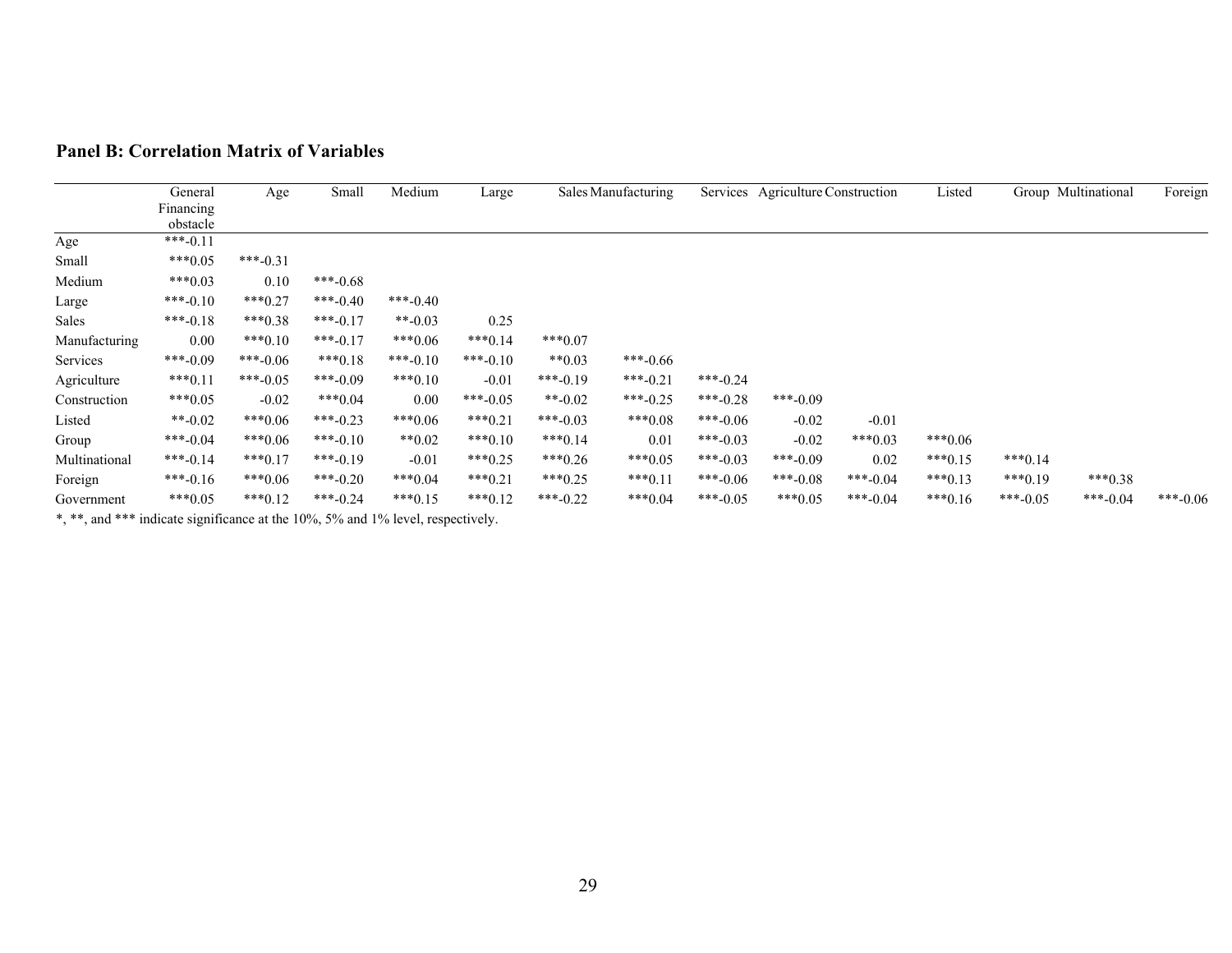#### **Table III Financing Obstacles and Firm Characteristics**

The regression estimated is: General Financing Obstacle =  $\alpha + \beta_1$  Manufacturing +  $\beta_2$  Services +  $\beta_3$ Agriculture +  $\beta_4$  Construction +  $\beta_5$  Size +  $\beta_6$  Multinational + $\beta_7$  Government +  $\beta_8$  Foreign +  $\beta_9$  Group +  $\beta_{10}$ Listed+  $\beta_{11}$  Age +  $\varepsilon$ . General Financing Obstacle is the response to the question "How problematic is financing for the operation and growth of your business?" Answers vary between 1 (no obstacle), 2 (minor obstacle), 3 (moderate obstacle), and 4 (major obstacle). Age is defined as the log of the years since establishment of the firm. Size is either the log of total firm sales or two dummy variables indicating small and medium firms. Small firms employ 5 to 50 employees, medium firms 51 to 500 employees and large firms over 500 employees. Listed firms are firms that are listed on a stock exchange. Group indicates firms controlled by a company group. Multinational firms are firms that have holdings or operations in other countries. Foreign indicates firms are firms with foreign ownership. Government indicates firms with government ownership. All regressions also include country dummies. The regressions are estimated with ordered probit. Z-statistics are reported in parentheses and  $*, **$ , \*\*\* indicate significance at the 10%, 5% and 1% level, respectively. Regressions in columns 1 and 2 use the whole sample; regressions in columns 3 and 4 a sample restricted to firms in high-income countries; and regressions in columns 5 and 6 a sample restricted to firms in middle- and low-income countries. Countries are classified as high-, middle- or lowincome according to the World Development Indicators.

|               | (1)          | (2)          | (3)          | (4)          | (5)          | (6)          |
|---------------|--------------|--------------|--------------|--------------|--------------|--------------|
| Manufacturing | 0.236        | 0.290        | 0.275        | 0.389        | 0.237        | 0.268        |
|               | $(1.98)$ **  | $(2.34)$ **  | $(6.36)$ *** | $(3.63)$ *** | (1.26)       | (1.47)       |
| Services      | 0.084        | 0.117        | 0.148        | 0.24         | 0.084        | 0.093        |
|               | (0.66)       | (0.90)       | $(2.25)$ **  | $(2.20)$ **  | (0.42)       | (0.49)       |
| Agriculture   | 0.523        | 0.595        | 0.262        | 0.332        | 0.533        | 0.581        |
|               | $(3.12)$ *** | $(3.42)$ *** | (0.58)       | (0.69)       | $(2.33)$ **  | $(2.56)$ **  |
| Construction  | 0.398        | 0.425        | 0.306        | 0.391        | 0.425        | 0.428        |
|               | $(3.07)$ *** | $(3.20)$ *** | $(3.16)$ *** | $(3.14)$ *** | $(2.15)$ **  | $(2.24)$ **  |
| Sales         | $-0.021$     |              | $-0.025$     |              | $-0.019$     |              |
|               | $(3.10)$ *** |              | $(1.85)*$    |              | $(2.58)$ *** |              |
| Multinational | $-0.068$     | $-0.056$     | $-0.027$     | 0.015        | $-0.070$     | $-0.062$     |
|               | (1.31)       | (1.08)       | (0.30)       | (0.14)       | (1.15)       | (1.05)       |
| Government    | 0.094        | 0.112        | $-0.068$     | $-0.064$     | 0.117        | 0.139        |
|               | (1.45)       | $(1.73)*$    | (0.45)       | (0.47)       | $(1.68)$ *   | $(1.93)*$    |
| Foreign       | $-0.358$     | $-0.343$     | $-0.230$     | $-0.190$     | $-0.379$     | $-0.369$     |
|               | $(7.33)$ *** | $(6.94)$ *** | $(2.04)$ **  | $(1.91)$ *   | $(6.90)$ *** | $(6.49)$ *** |
| Group         | $-0.038$     | $-0.017$     | $-0.183$     | $-0.200$     | $-0.008$     | 0.025        |
|               | (0.50)       | (0.23)       | (1.18)       | (1.53)       | (0.09)       | (0.30)       |
| Listed        | 0.028        | 0.056        | $-0.174$     | $-0.126$     | $-0.063$     | 0.088        |
|               | (0.49)       | (1.06)       | $(1.99)$ **  | $(1.79)*$    | (1.03)       | (1.48)       |
| Age           | $-0.056$     | $-0.043$     | $-0.177$     | $-0.171$     | $-0.027$     | $-0.010$     |
|               | $(2.34)$ **  | $(1.79)^*$   | $(3.24)$ *** | $(3.21)$ *** | (1.05)       | (0.41)       |
| Small         |              | 0.229        |              | 0.264        |              | 0.228        |
|               |              | $(3.40)$ *** |              | (1.33)       |              | $(3.21)$ *** |
| Medium        |              | 0.140        |              | 0.114        |              | 0.149        |
|               |              | $(2.98)$ *** |              | (0.94)       |              | $(2.85)$ *** |
| Pseudo $R^2$  | 0.075        | 0.076        | 0.046        | 0.050        | 0.058        | 0.059        |
| Observations  | 6056         | 6179         | 927          | 971          | 5129         | 5208         |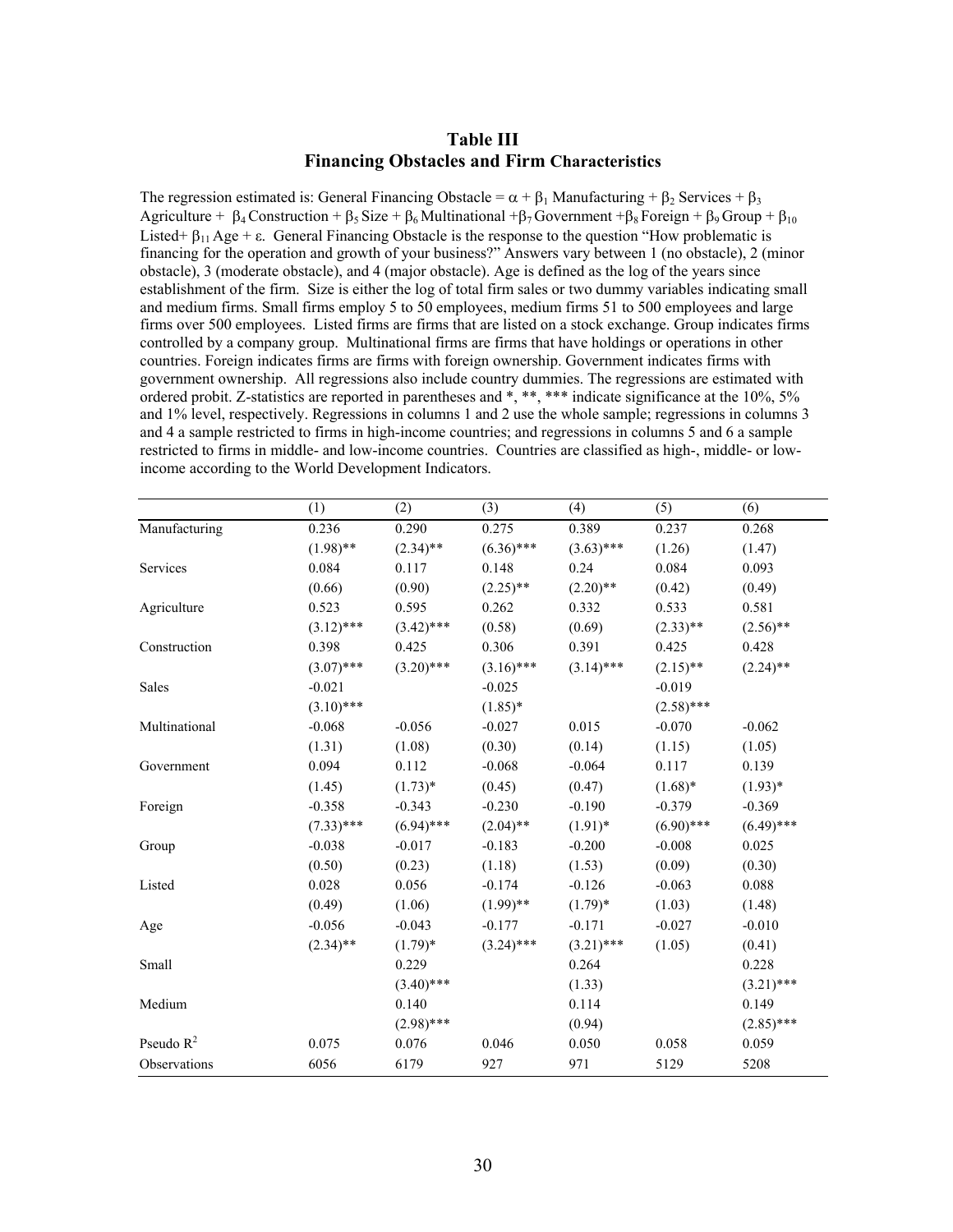# **Table IV Financing Obstacles and Firm Characteristics – Quantifying the Effect**

Based on the regressions of Table III, estimated probabilities of rating financing as major obstacle to the operation and growth of the enterprises (Financing Obstacle=4) are presented. Estimated probabilities are calculated for each enterprise setting all variables at its actual value, except for the firm characteristic of interest. In the case of dummies, the first line reports the probability if the dummy variable takes on the value one, while the second row reports the probability if the dummy variable takes on the value one. In the case of Age and Sales, the first and second rows show the probability at the  $25<sup>th</sup>$  and  $75<sup>th</sup>$  percentile of the respective variable. The third row reports in bold the difference between the first and second row. In the case of size dummies only the probabilities for the respective size dummies are reported. Age is defined as the log of the years since establishment of the firm. Sales is the log of total firm sales. Listed firms are firms that are listed on a stock exchange. Group indicates firms controlled by a company group. Multinational firms are firms that have holdings or operations in other countries. Foreign indicates firms are firms with foreign ownership. Government indicates firms with government ownership. Small firms employ 5 to 50 employees, medium firms 51 to 500 employees and large firms over 500 employees.

|               | (1)      | (2)      | (3)   | (4)      | (5)      | (6)      |
|---------------|----------|----------|-------|----------|----------|----------|
| Sales         | 0.427    |          | 0.209 |          | 0.421    |          |
|               | 0.315    |          | 0.166 |          | 0.320    |          |
|               | 0.112    |          | 0.043 |          | 0.101    |          |
| Multinational | 0.374    | 0.372    | 0.253 | 0.175    | 0.373    | 0.388    |
|               | 0.351    | 0.353    | 0.250 | 0.179    | 0.350    | 0.367    |
|               | 0.023    | 0.019    | 0.003 | $-0.004$ | 0.023    | 0.021    |
| Government    | 0.369    | 0.366    | 0.253 | 0.176    | 0.367    | 0.382    |
|               | 0.401    | 0.404    | 0.233 | 0.161    | 0.407    | 0.431    |
|               | $-0.032$ | $-0.038$ | 0.020 | 0.015    | $-0.04$  | $-0.049$ |
| Foreign       | 0.390    | 0.388    | 0.262 | 0.183    | 0.390    | 0.407    |
|               | 0.274    | 0.276    | 0.197 | 0.138    | 0.268    | 0.282    |
|               | 0.116    | 0.112    | 0.065 | 0.045    | 0.122    | 0.125    |
| Group         | 0.371    | 0.369    | 0.253 | 0.177    | 0.370    | 0.385    |
|               | 0.358    | 0.363    | 0.202 | 0.131    | 0.367    | 0.394    |
|               | 0.013    | 0.006    | 0.051 | 0.046    | 0.003    | $-0.009$ |
| Listed        | 0.376    | 0.372    | 0.258 | 0.175    | 0.375    | 0.388    |
|               | 0.385    | 0.391    | 0.209 | 0.146    | 0.397    | 0.420    |
|               | $-0.009$ | $-0.019$ | 0.049 | 0.029    | $-0.022$ | $-0.032$ |
| Age           | 0.356    | 0.359    | 0.240 | 0.168    | 0.352    | 0.367    |
|               | 0.326    | 0.336    | 0.169 | 0.113    | 0.337    | 0.361    |
|               | 0.03     | 0.023    | 0.071 | 0.055    | 0.015    | 0.006    |
| Small         |          | 0.393    |       | 0.199    |          | 0.409    |
| Medium        |          | 0.363    |       | 0.161    |          | 0.381    |
| Large         |          | 0.317    |       | 0.135    |          | 0.330    |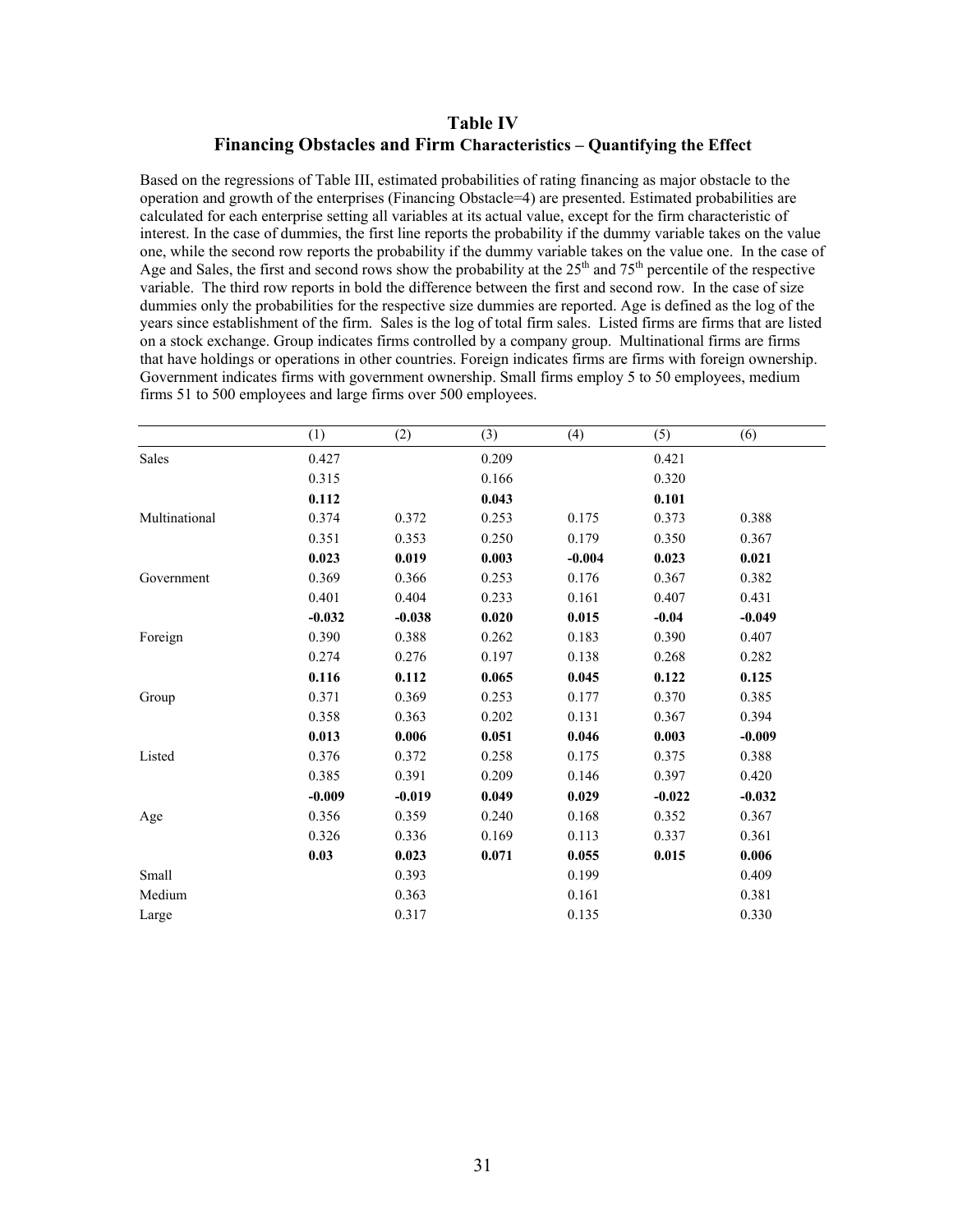# **Table V Specific Financing Obstacles and Firm Characteristics**

The regression estimated is: Financing Obstacle =  $\alpha + \beta_1$  Manufacturing +  $\beta_2$  Services +  $\beta_3$  Agriculture +  $\beta_4$  Construction +  $\beta_5$  Size +  $\beta_6$  Multinational + $\beta_7$ Government + $\beta_8$  Foreign +  $\beta_9$  Group +  $\beta_{10}$  Listed+  $\beta_{11}$  Age + ε. Financing Obstacle is the response to specific issues in the financial sector that constrain the growth and operation of firms. Answers vary between 1 (no obstacle), 2 (minor obstacle), 3 (moderate obstacle), and 4 (major obstacle). Age is defined as the log of the years since establishment of the firm. Size is a vector of size dummies; Small firms employ 5 to 50 employees, medium firms 51 to 500 employees and large firms over 500 employees. Listed firms are firms that are listed on a stock exchange. Group indicates firms controlled by a company group. Multinational firms are firms that have holdings or operations in other countries. Foreign indicates firms are firms with foreign ownership. Government indicates firms with government ownership. All regressions also include country dummies. The regressions are estimated with ordered probit. Z-statistics are reported in parentheses and \*, \*\*, \*\*\* indicate significance at the 10%, 5% and 1% level, respectively.

|                      | (1)                      | (2)                    | (3)          | (4)          | (5)                    | (6)          | (7)          | (8)          | (9)          | (10)         | (11)         | (12)         |
|----------------------|--------------------------|------------------------|--------------|--------------|------------------------|--------------|--------------|--------------|--------------|--------------|--------------|--------------|
|                      | High interest Collateral |                        | Access to    | Bank         | Need special Bank lack |              | Access to    | Access to    | Access to    | Access to    | Inadequate   | Corruption   |
|                      | rates                    | requirements long-term |              | paperwork    | connection             | money to     | foreign      | non-bank     | export       | leasing      | credit       | of bank      |
|                      |                          |                        | loans        |              |                        | lend         | banks        | equity       | finance      | finance      | information  | officials    |
| Age                  | $-0.006$                 | $-0.062$               | $-0.042$     | $-0.025$     | $-0.036$               | 0.006        | $-0.036$     | $-0.037$     | $-0.035$     | $-0.048$     | $-0.035$     | $-0.009$     |
|                      | (0.30)                   | $(3.21)$ ***           | $(2.02)$ **  | (1.53)       | $(2.29)$ **            | (0.29)       | $(1.70)^*$   | $(2.12)$ **  | $(1.72)^*$   | $(2.23)$ **  | $(1.73)^*$   | (0.46)       |
| Small                | 0.133                    | 0.246                  | 0.150        | 0.197        | 0.232                  | 0.113        | 0.166        | 0.058        | 0.051        | 0.107        | 0.169        | 0.228        |
|                      | $(2.03)$ **              | $(4.19)$ ***           | $(2.99)$ *** | $(3.29)$ *** | $(4.44)$ ***           | $(2.04)$ **  | $(2.44)$ **  | (1.14)       | (0.72)       | (1.55)       | $(3.26)$ *** | $(3.84)$ *** |
| Medium               | 0.081                    | 0.149                  | 0.027        | 0.091        | 0.135                  | 0.068        | 0.091        | 0.031        | 0.081        | 0.065        | 0.121        | 0.037        |
|                      | (1.46)                   | $(2.88)$ ***           | (0.58)       | $(1.75)^*$   | $(2.95)$ ***           | (1.45)       | (1.44)       | (0.54)       | (1.12)       | (1.16)       | $(2.62)$ *** | (0.68)       |
| Listed               | 0.095                    | $-0.091$               | $-0.035$     | $-0.108$     | $-0.089$               | 0.001        | 0.067        | 0.187        | 0.071        | 0.101        | $-0.065$     | $-0.150$     |
|                      | $(1.69)^*$               | $(1.74)^*$             | (0.47)       | (1.46)       | (1.52)                 | (0.02)       | (1.10)       | $(3.37)$ *** | (1.35)       | (1.49)       | (1.09)       | $(1.99)$ **  |
| Group                | $-0.007$                 | 0.038                  | $-0.141$     | 0.088        | 0.019                  | 0.059        | 0.021        | $-0.069$     | 0.018        | $-0.036$     | 0.041        | 0.201        |
|                      | (0.10)                   | (0.61)                 | (1.62)       | $(1.74)^*$   | (0.27)                 | (0.76)       | (0.28)       | (0.93)       | (0.20)       | (0.48)       | (0.62)       | $(3.99)$ *** |
| Foreign              | $-0.260$                 | $-0.252$               | $-0.242$     | $-0.108$     | $-0.126$               | $-0.121$     | $-0.279$     | $-0.240$     | $-0.149$     | $-0.234$     | $-0.119$     | $-0.107$     |
|                      | $(6.61)$ ***             | $(5.76)$ ***           | $(4.98)$ *** | $(2.41)$ **  | $(2.93)$ ***           | $(2.62)$ *** | $(4.86)$ *** | $(4.78)$ *** | $(2.71)$ *** | $(5.91)$ *** | $(2.57)$ **  | $(1.99)$ **  |
| Government 0.103     |                          | $-0.048$               | $-0.020$     | $-0.064$     | $-0.082$               | 0.001        | $-0.003$     | $-0.030$     | $-0.029$     | $-0.050$     | $-0.012$     | $-0.119$     |
|                      | (1.60)                   | (0.75)                 | (0.33)       | (1.05)       | (1.31)                 | (0.02)       | (0.04)       | (0.43)       | (0.46)       | (0.75)       | (0.18)       | (1.54)       |
| Multinational -0.068 |                          | 0.025                  | $-0.005$     | $-0.007$     | 0.018                  | 0.016        | 0.045        | 0.006        | 0.131        | 0.013        | 0.080        | 0.039        |
|                      | (1.61)                   | (0.64)                 | (0.09)       | (0.17)       | (0.49)                 | (0.32)       | (0.92)       | (0.15)       | $(2.62)$ *** | (0.31)       | $(1.80)$ *   | (0.70)       |
| Pseudo $R^2$         | 0.103                    | 0.052                  | 0.100        | 0.052        | 0.041                  | 0.099        | 0.066        | 0.051        | 0.061        | 0.085        | 0.047        | 0.102        |
| Observations 6163    |                          | 5833                   | 5507         | 5974         | 5813                   | 5579         | 4830         | 4763         | 4156         | 4866         | 5074         | 5150         |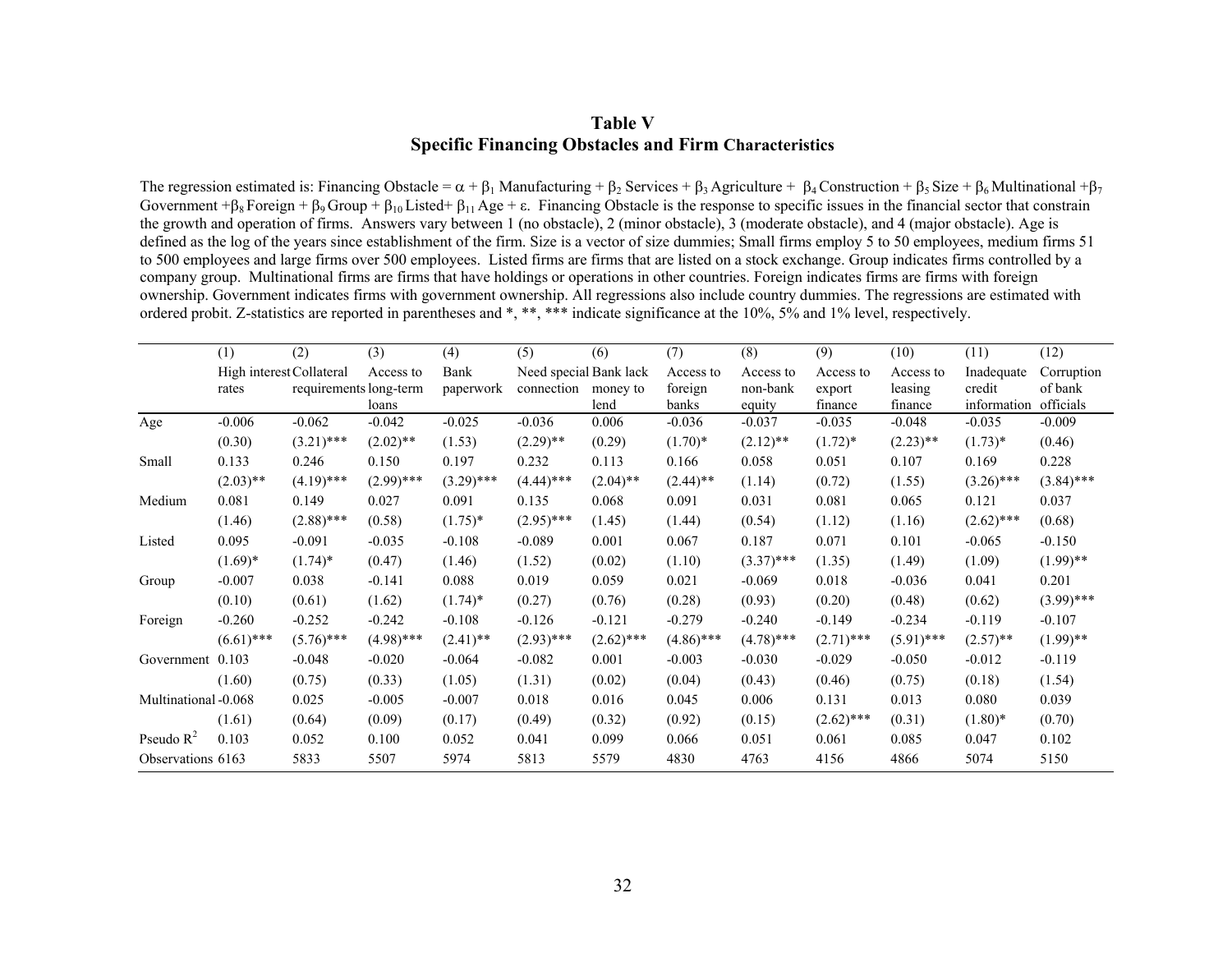# **Table VI Financing Obstacles and Country Characteristics**

The regression estimated is: General Financing Obstacle =  $\alpha + \beta_1$  Manufacturing +  $\beta_2$  Services +  $\beta_3$  Agriculture +  $\beta_4$ Construction +  $\beta_5$  Size +  $\beta_6$  Multinational + $\beta_7$  Government + $\beta_8$  Foreign +  $\beta_9$  Group +  $\beta_{10}$  Listed+  $\beta_{11}$  Age +  $\beta_{11}$  Country +  $\varepsilon$ . General Financing Obstacle is the response to the question "How problematic is financing for the operation and growth of your business?" Answers vary between 1 (no obstacle), 2 (minor obstacle), 3 (moderate obstacle), and 4 (major obstacle). Size is a vector of size dummies; Small firms employ 5 to 50 employees, medium firms 51 to 500 employees and large firms over 500 employees. Listed firms are firms that are listed on a stock exchange. Group indicates firms controlled by a company group. Multinational firms are firms that have holdings or operations in other countries. Foreign indicates firms are firms with foreign ownership. Government indicates firms with government ownership. Country is a vector of five variables. Private Credit is the log of the claims on the private sector by financial institutions as share of GDP. Value Traded is the log of total value traded on stock exchanges as share of GDP. Law and Order is an indicator of the efficiency of a country's legal system. Institutional Development is a composite indicator of institutional development. GDP per capita is in real terms and averaged over the period 1995-99. The regressions are estimated with ordered probit. Z-statistics are reported in parentheses and  $*, **$ , \*\*\* indicate significance at the 10%, 5% and 1% level, respectively.

|                | (1)          | (2)          | (3)          | (4)          | (5)          | (6)          |
|----------------|--------------|--------------|--------------|--------------|--------------|--------------|
| Age            | $-0.084$     | $-0.121$     | $-0.130$     | $-0.062$     | $-0.033$     | $-0.078$     |
|                | $(2.94)$ *** | $(4.45)$ *** | $(5.67)$ *** | $(2.53)$ **  | (1.18)       | $(2.77)$ *** |
| Small          | 0.183        | 0.171        | 0.284        | 0.142        | 0.186        | 0.242        |
|                | $(2.40)$ **  | $(2.21)$ **  | $(3.69)$ *** | (1.57)       | $(2.15)$ **  | $(3.40)$ *** |
| Medium         | 0.118        | 0.124        | 0.173        | 0.154        | 0.165        | 0.148        |
|                | $(2.24)$ **  | $(2.17)$ **  | $(2.90)$ *** | $(2.98)$ *** | $(3.46)$ *** | $(2.69)$ *** |
| Listed         | 0.008        | 0.057        | $-0.060$     | 0.057        | 0.046        | $-0.090$     |
|                | (0.13)       | (0.88)       | (0.76)       | (0.75)       | (0.72)       | (1.57)       |
| Group          | 0.030        | 0.024        | $-0.017$     | 0.002        | 0.023        | 0.023        |
|                | (0.41)       | (0.30)       | (0.22)       | (0.03)       | (0.32)       | (0.27)       |
| Foreign        | $-0.291$     | $-0.304$     | $-0.292$     | $-0.355$     | $-0.331$     | $-0.252$     |
|                | $(6.20)$ *** | $(6.40)$ *** | $(5.43)$ *** | $(7.30)$ *** | $(6.77)$ *** | $(4.76)$ *** |
| Government     | 0.077        | 0.070        | 0.151        | 0.125        | 0.101        | 0.058        |
|                | (0.69)       | (0.66)       | (1.36)       | (1.44)       | (1.22)       | (0.58)       |
| Multinational  | $-0.152$     | $-0.147$     | $-0.152$     | $-0.127$     | $-0.106$     | $-0.104$     |
|                | $(2.66)$ *** | $(2.47)$ **  | $(2.49)$ **  | $(1.99)$ **  | $(1.90)$ *   | (1.56)       |
| Private Credit | $-0.142$     |              |              |              |              | 0.108        |
|                | $(2.71)$ *** |              |              |              |              | (1.42)       |
| Value Traded   |              | $-0.050$     |              |              |              | $-0.037$     |
|                |              | $(2.37)$ **  |              |              |              | $(1.85)*$    |
| Law and Order  |              |              | $-0.175$     |              |              | 0.073        |
|                |              |              | $(4.84)$ *** |              |              | (1.28)       |
| GDP per capita |              |              |              | $-0.107$     |              | 0.009        |
|                |              |              |              | $(1.73)*$    |              | (0.17)       |
| Institutional  |              |              |              |              | $-0.340$     | $-0.585$     |
| Development    |              |              |              |              | $(5.60)$ *** | $(4.14)$ *** |
| Pseudo $R^2$   | 0.036        | 0.032        | 0.042        | 0.029        | 0.039        | 0.052        |
| Observations   | 5439         | 5184         | 4366         | 6153         | 6153         | 4032         |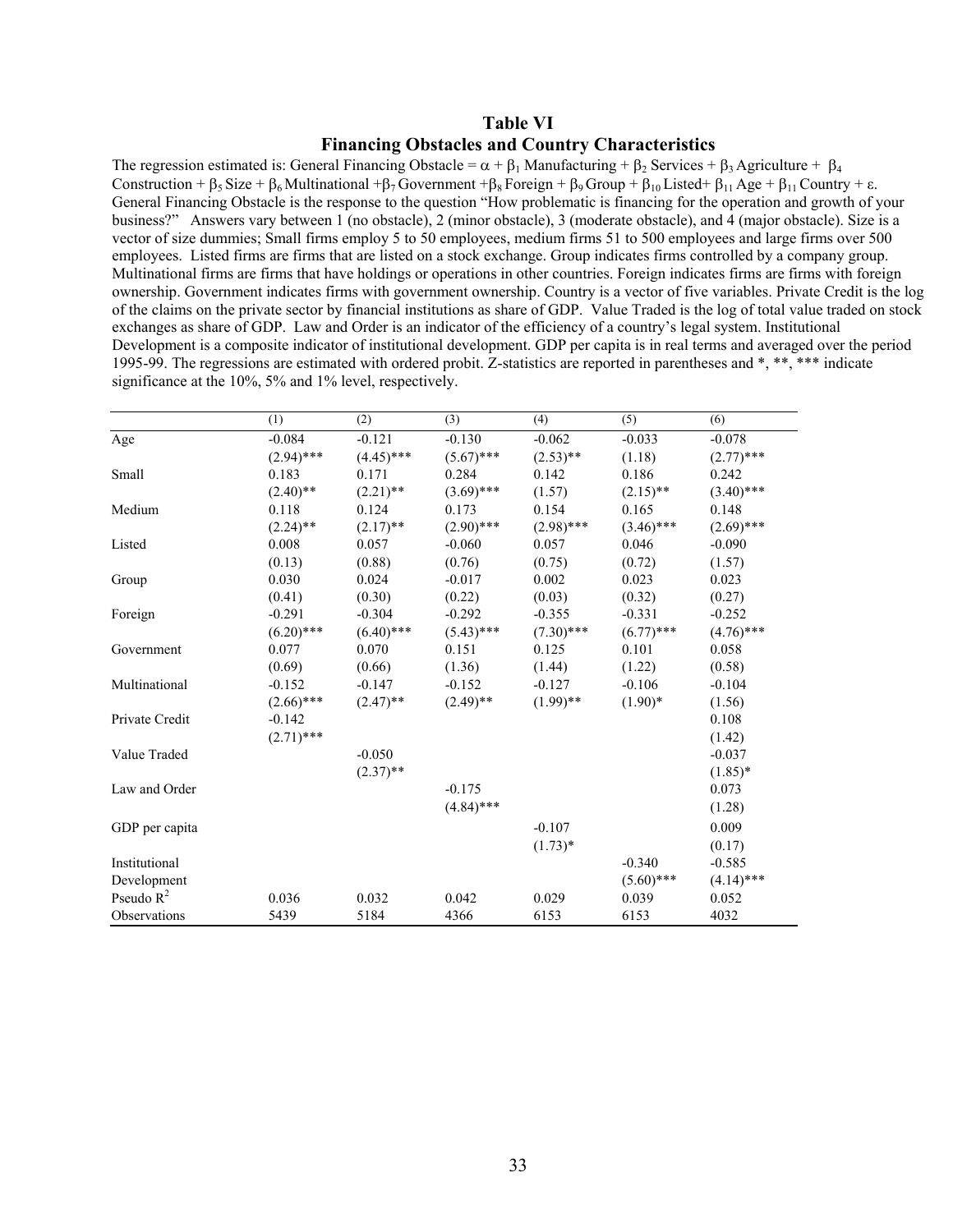|                      | Number of | Private  | Value    | Law and |         | GDP per Institutional |
|----------------------|-----------|----------|----------|---------|---------|-----------------------|
|                      | firms     | Credit   | Traded   | Order   |         | capita Development    |
| Albania              | 163       |          | 0.00     | 3.63    | 807     | $-0.71$               |
| Argentina            | 100       | 0.17     | 0.04     | 4.13    | 8,000   | 0.33                  |
| Armenia              | 125       | 0.04     | $0.00\,$ |         | 844     | $-0.44$               |
| Azerbaijan           | 128       |          | $0.00\,$ |         | 408     | $-0.78$               |
| Bangladesh           | 50        | 0.22     | 0.01     | 2.13    | 339     | $-0.39$               |
| <b>Belarus</b>       | 125       | 0.06     | $0.00\,$ |         | 2,235   | $-0.76$               |
| Belize               | 50        | 0.41     | $0.00\,$ |         | 2,738   | 0.54                  |
| Bolivia              | 100       | 0.40     | $0.00\,$ | 2.13    | 939     | $0.02\,$              |
| Bosnia               | 102       |          | 0.00     |         | 1,178   | $-0.99$               |
| Botswana             | 101       | 0.12     | 0.01     | 4.75    | 3,593   | 0.56                  |
| <b>Brazil</b>        | 201       | 0.28     | 0.13     | 3.50    | 4,492   | $0.00\,$              |
| Bulgaria             | 125       | 0.10     | 0.00     | 4.88    | 1,415   | $0.01\,$              |
| Cambodia             | 326       |          |          |         | 282     | $-0.39$               |
| Cameroon             | 57        | 0.14     | $0.00\,$ | 2.75    | 631     | $-0.73$               |
| Canada               | 101       | 0.81     | 0.33     | 6.00    | 20,549  | 1.43                  |
| Chile                | 100       | 0.59     | 0.08     | 4.50    | 5,003   | $0.87\,$              |
| China                | 101       | 0.83     | 0.18     | 4.38    | 676     | $-0.20$               |
| Colombia             | 101       | 0.31     | 0.01     | 1.50    | 2,381   | $-0.41$               |
| Costa Rica           | 100       | 0.15     | $0.00\,$ | 4.00    | 3,692   | 0.81                  |
| Cote d'Ivoire        | 97        | 0.26     | $0.00\,$ | 2.88    | 763     | $-0.19$               |
| Croatia              | 127       | 0.00     | 0.01     |         | 3,845   | 0.03                  |
| Czech Republic       | 137       | 0.57     | $0.10\,$ | 5.80    | 5,159   | 0.68                  |
| Dominican Republic   | 111       | 0.23     | $0.00\,$ | 3.63    | 1,712   | $-0.11$               |
| Ecuador              | 100       | 0.21     | 0.01     | 4.00    | 1,538   | $-0.32$               |
| Egypt                | 102       | 0.33     | 0.02     | 3.13    | 1,108   | $-0.15$               |
| El Salvador          | 104       | 0.28     | 0.00     | 2.25    | 1,706   | $-0.03$               |
| Estonia              | 132       | 0.13     | $0.10\,$ |         | 3,663   | 0.61                  |
| Ethiopia             | 105       | 0.20     | $0.00\,$ | 3.00    | 109     | $-0.12$               |
| France               | 99        | 0.91     | 0.20     | 5.63    | 27,720  | 1.02                  |
| Georgia              | 129       |          | $0.00\,$ |         | 411     | $-0.61$               |
| Germany              | 100       | 1.00     | 0.32     | 6.00    | 30,794  | 1.37                  |
| Ghana                | 119       | 0.05     | $0.00\,$ | 3.00    | 393     | $-0.14$               |
| <b>Great Britain</b> | 90        | 1.13     | 0.58     | 5.75    | 20,187  | 1.50                  |
| Guatemala            | 106       | 0.15     | 0.00     | 2.38    | 1,503   | $-0.50$               |
| Haiti                | 103       | 0.11     | $0.00\,$ | 1.88    | 369     | $-1.14$               |
| Honduras             | 100       | 0.26     | 0.02     | 2.75    | 708     | $-0.43$               |
| Hungary              | 129       | 0.33     | 0.01     | 5.38    | 4,706   | 0.87                  |
| India                | 210       | 0.23     | 0.09     | 3.13    | 414     | $0.00\,$              |
| Indonesia            | 99        | 0.47     | $0.08\,$ | 3.88    | 1,045   | $-0.76$               |
| Italy                | $100\,$   | 0.58     | 0.11     | 5.25    | 19,646  | 0.91                  |
| Kazakhstan           | 127       | 0.09     | $0.00\,$ |         | 1,315   | $-0.53$               |
| Kenya                | 112       | 0.32     | $0.01\,$ | 3.50    | 339     | $-0.78$               |
| Kyrgyz Republic      | 125       | $0.06\,$ | $0.00\,$ |         | $800\,$ | $-0.42$               |
| Lithuania            | 112       | 0.12     | 0.01     |         | 1,908   | 0.26                  |
| Madagascar           | 116       | 0.13     | $0.00\,$ | 2.75    | 238     | $-0.38$               |

**Table A1 Country List**